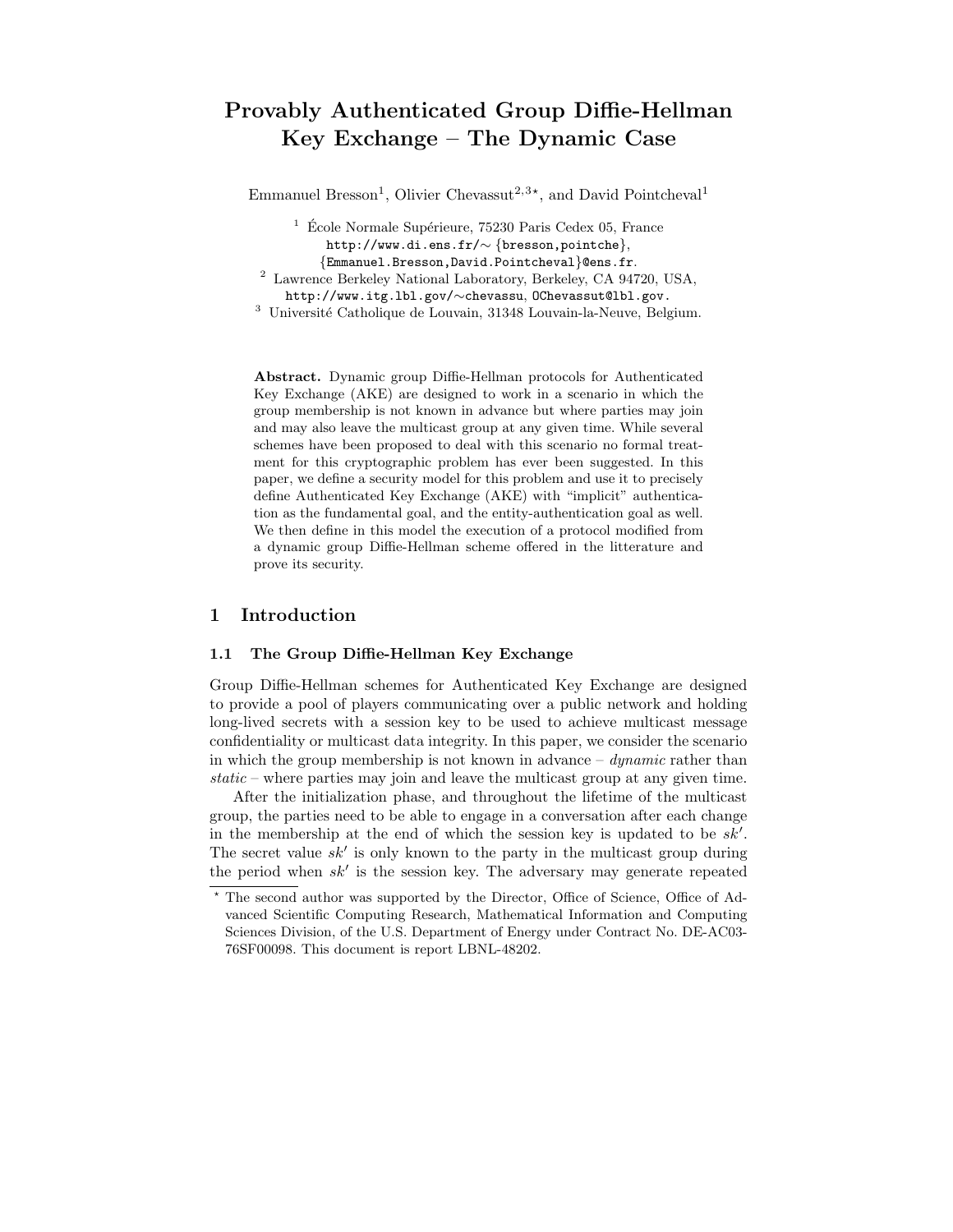and arbitrarily ordered changes in the membership for subsets of parties of his choice.

The above scenario is a distributed application in which up to one hundred parties work together in order to get a task done where many of the parties may be sending data to the multicast group [13]. Examples of such applications include replicated server [22], audio-video conferencing [21] and collaborative tools [2].

Several papers [3, 19, 20, 29] have addressed this scenario and one of its incarnations is the system offered in [1]. However these protocols, and this existing system, are based on or use an informal approach and do not rely on proofs of security. These approaches are several years later often found to be flawed and, indeed, weaknesses have already been discovered for some protocols [24]. One way to improve the security of the protocols is to complete formal proofs and thus avoid many of the weaknesses.

### 1.2 The Security Notions

In the paradigm of provable security [25] one identifies a concrete cryptographic problem to solve (like the group Diffie-Hellman key exchange) and defines a formal model for this problem. The model captures the capabilities of the adversary and the capabilities of the players. Within this model one defines security goals to capture what it means for a group Diffie-Hellman scheme to be secure. And, for a particular scheme one exhibits a proof of its security. The security proof aims to show that the scheme actually achieves the claimed security goals under computational assumptions.

The fundamental security goal for a group Diffie-Hellman scheme to achieve is Authenticated Key Exchange (with "implicit" authentication) identified as AKE. In AKE, each player is assured that no other player aside from the arbitrary pool of players can learn the session key. Another stronger highly desirable goal for a group Diffie-Hellman scheme to provide is Mutual Authentication (MA). In MA, each player is assured that only its partners actually have possession of the distributed session key.

With these security goals in hand the security of a group Diffie-Hellman scheme can be analyzed in the standard model or in an idealized model of computation (ideal-hash model [7, 14], ideal-cipher model [5], generic model [27]). Previous security analyses in the ideal-hash model, the so-called random-oracle model [7, 14] wherein the cryptographic hash functions (like SHA or MD5) are viewed as random functions, provide satisfactorily convincing guarantees of security for numerous cryptographic schemes [8, 15, 26] although not at the same level as those in the standard model.

### 1.3 Contributions

This paper provides major contributions to the solution of the group Diffie-Hellman key exchange problem. We present the first formal model to help manage the complexity of definitions and proofs for the authenticated group Diffie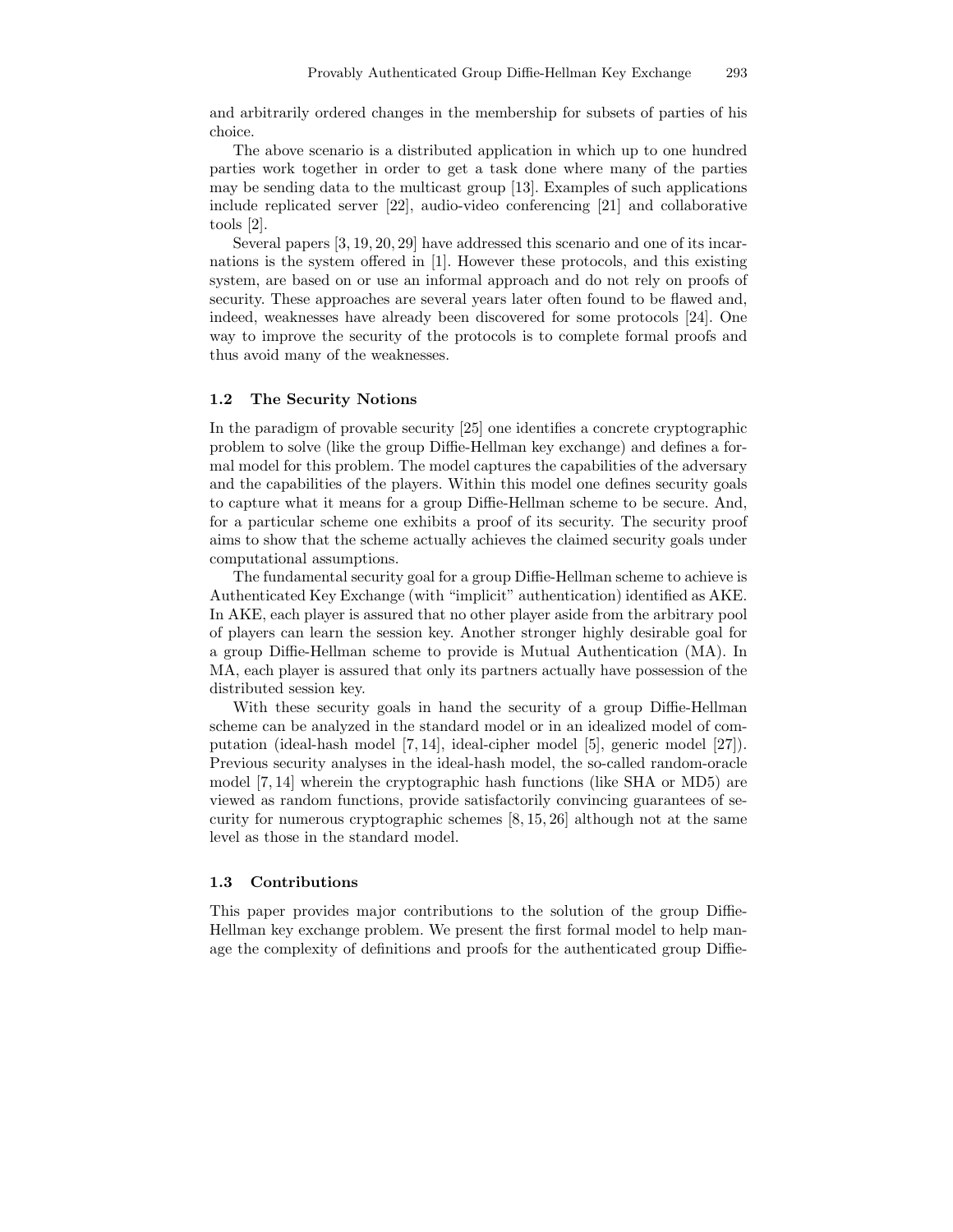Hellman key exchange when the group membership is dynamic. This model is equipped with some notions of dynamicity in the group membership where the various types of attacks are modeled by queries to the players. This model does not yet encompass attacks involving multiple player's instances activated concurrently and simultaneously by the adversary. Also, in order to be correctly formalized, the intuition behind mutual authentication requires cumbersome definitions of session IDS and partner IDS which may be skipped at the first reading.

We start with the model and definitions introduced in [11] and extend them to deal with the authenticated dynamic group Diffie-Hellman key exchange. We define the partnering, freshness of session key and measures of security for AKE. In this model we define the execution of a protocol, we refer to it as AKE1, modified from [3] and show that it can be proven secure under reasonable and well-defined intractability assumptions.

Our paper is organized as follows. In the remainder of this section we summarize the related work. In Section 2 we define our security model. We use it in Section 3 to define the security definitions that should be satisfied by a group Diffie-Hellman scheme. We present the AKE1 protocol in Section 4 and justify its security in the random oracle model. Finally in Section 5 we briefly deal with MA in the random oracle model.

# 1.4 Related Work

Many group Diffie-Hellman protocols [3, 4, 12, 16, 18, 28, 30, 31] aim to distribute a session key among the multicast group members for a scenario in which the membership is *static* and known in advance. However these protocols are not well-suited for a scenario in which members join and leave the multicast group at a relatively high rate. Fortunately, these protocols can be extended to address this latter scenario and several papers [3, 19, 20, 29] have shown how to do so. The protocol presented in [3] has been found to be flawed in [24] and the other papers assume authenticated links, or more specifially do not consider the AKE and MA goals as part of the protocols. These goals need to be addressed separately.

A first step has already been taken toward a formal treatment of the authenticated Diffie-Hellman key exchange problem in the multi-party setting. Indeed, we presented in [11] the first formal model for this problem for a scenario in which the membership is *static*. The model was derived from Bellare et al.'s model of distributed computing [5, 17]. Addressed in detail were the AKE and MA goals. For each we presented a definition, a protocol and a proof that the protocol achieves these goals.

# 2 The Model

In this section we formalize the group Diffie-Hellman key exchange and the adversary's capabilities. In our formalization, the players do not deviate from the protocol, the adversary is not a player and the adversary's capabilities are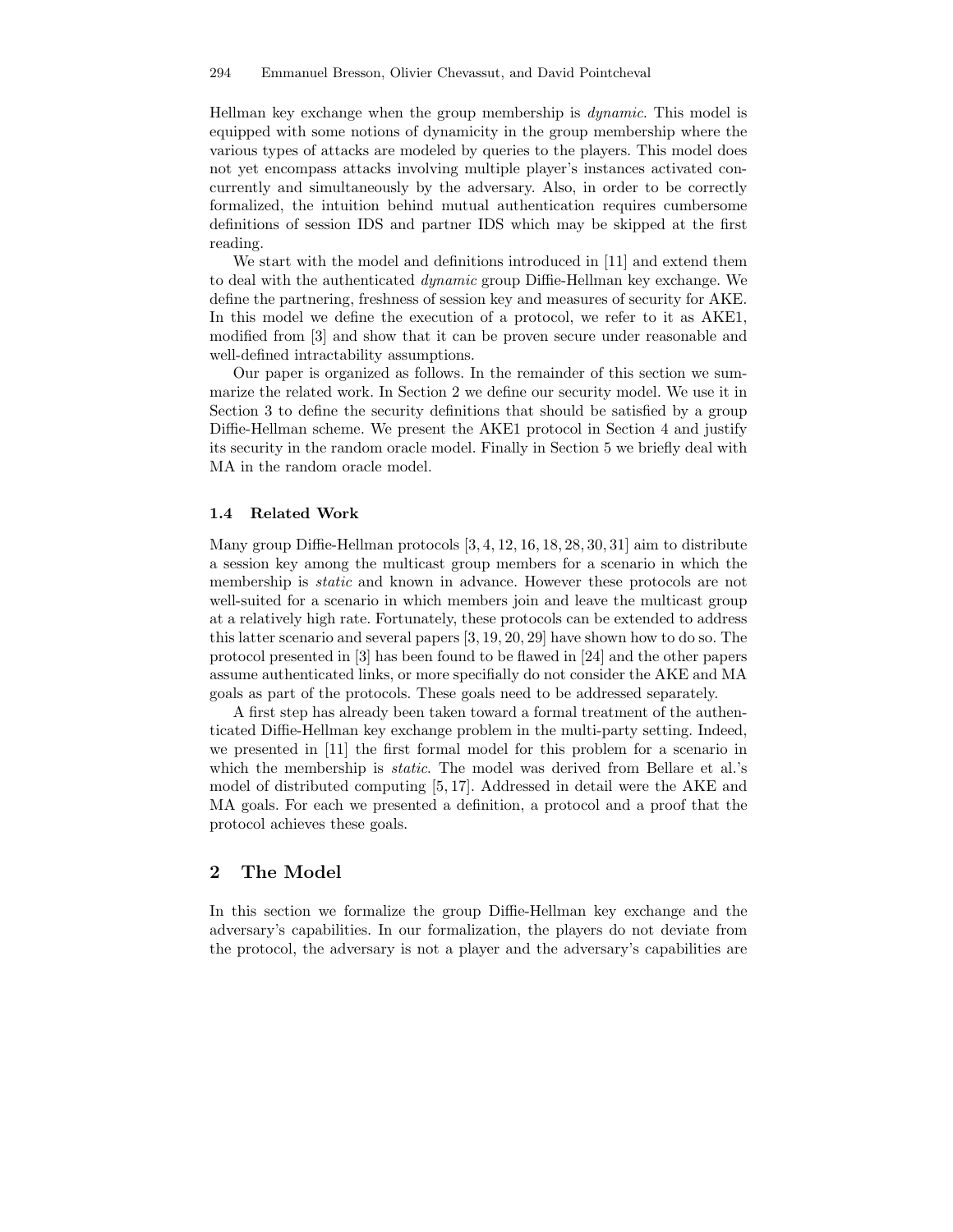modeled by various queries. These queries provide the adversary a capability to initialize a multicast group via Setup-queries, add players to the multicast group via Join-queries, and remove players from the multicast group via Removequeries.

### 2.1 Protocol Participants.

We fix a nonempty set  $U$  of players that can participate in a group Diffie-Hellman key exchange protocol  $P$ . The number  $n$  of players is polynomial in the security parameter k. Also, when we mean a specific player of  $U$  we use  $U_i$  while when we mean a not fixed member of  $U$  we use U without any index.

We also consider a nonempty subset of  $U$  which we call the *multicast group* I. And in I a player  $U_{GC}$ , the so-called "group controller", initiates the addition of players to I or the removal of players from I.  $U_{GC}$  is trusted to do only this.

# 2.2 Long-Lived Keys

Each player  $U \in \mathcal{U}$  holds a long-lived key  $LL_U$  which is either a pair of matching public/private keys or a symmetric key. Associated to protocol  $P$  is a LL-key generator  $\mathcal{G}_{LL}$  which at initialization generates  $LL_U$  and assigns it to U.

# 2.3 Generic Group Diffie-Hellman Schemes

A group Diffie-Hellman scheme  $P$  for  $U$  is defined by four algorithms: (the session key SK is known by any player in  $\mathcal I$  but unknown to any player not in  $\mathcal I$ .)

- the key generation algorithm  $\mathcal{G}_{LL}$  which has an input of  $1^k$ , where k is the security parameter, provides each player in  $U$  with a long-lived key  $LL_U$ .  $\mathcal{G}_{LL}$  is a probabilistic algorithm.
- the setup algorithm which has an input of a set of players  $J$ , sets variable  $I$ to be  $\mathcal J$  and provides each player U in  $\mathcal I$  with a session key  $SK_U$ . The setup algorithm is an interactive multi-party protocol between some players of  $U$ .
- the remove algorithm which has an input of a set of players  $\mathcal{J}$ , updates variable I to be  $I \setminus J$  (the set of all players in I that are not in J) and provides each player  $U$  in this updated set with an updated session key  $SK<sub>U</sub>$ . The remove algorithm is an interactive multi-party protocol between some players of  $U$ .
- the *join algorithm* which has an input of a set of players  $J$ , updates variable I to be  $\mathcal{I}\cup\mathcal{J}$  and provides each player U in this updated set with an updated session key  $SK_U$ . The join algorithm is an interactive multi-party protocol between some players of  $U$ .

An execution of P consists of running the key generation algorithm once, and then many times the setup, remove and join algorithms. We will also use the term *operation* to mean one of the algorithms: *setup*, *remove* or *join*.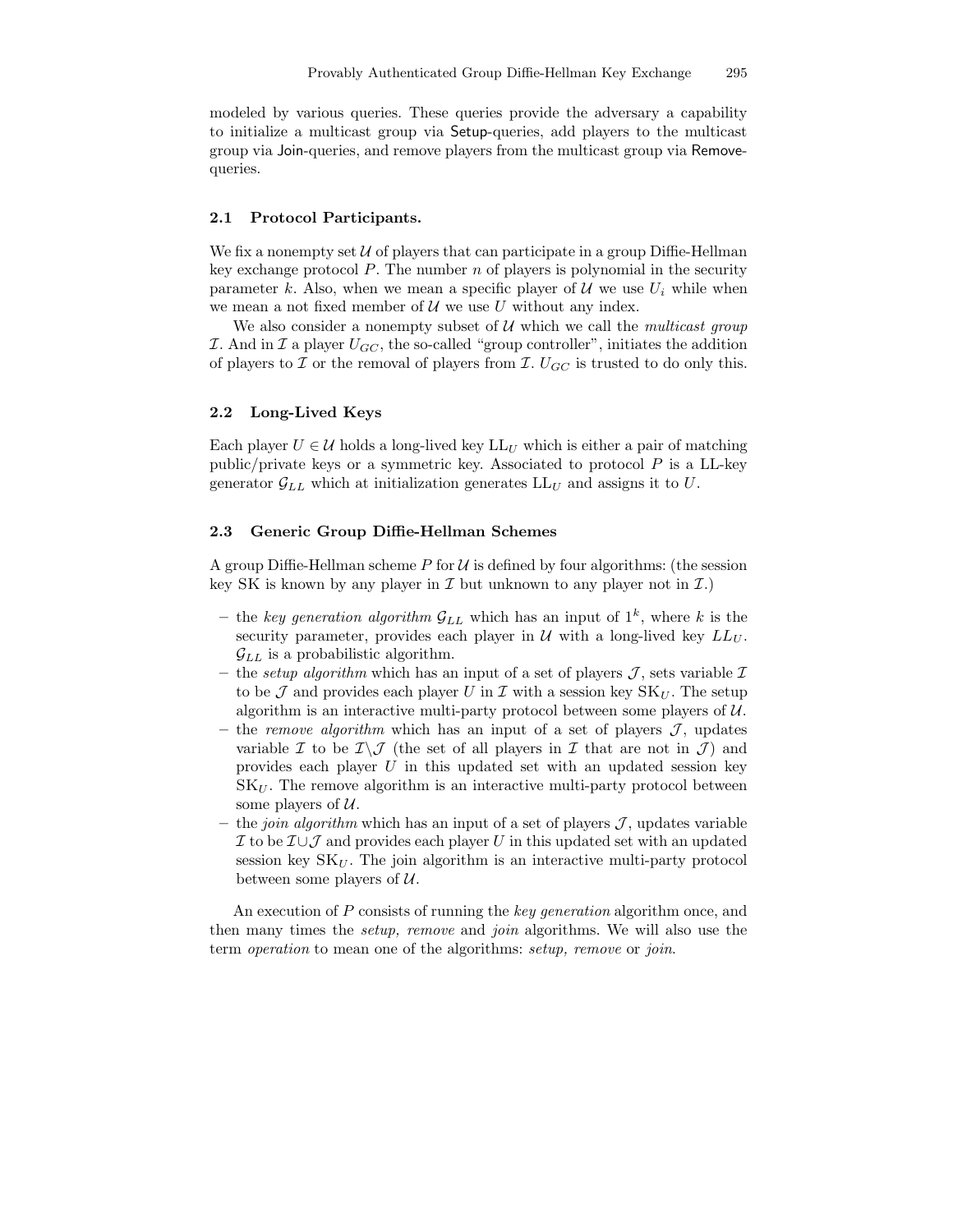**Session IDS.** We define the session IDS (SIDS) for player  $U_i$  in an execution of protocol P as  $\text{SIDS}(U_i) = \{\text{SID}_{ij} : j \in ID\}$  where  $\text{SID}_{ij}$  is the concatenation of all flows that  $U_i$  exchanges with player  $U_j$  in executing an operation. Therefore,  $U_i$  sets SK $U_i$  to 0 and SIDS( $U_i$ ) and Ø before executing an operation. (SIDS is publicly available.)

Accepting and Terminating. A player  $U$  accepts when it has enough information to compute a session key  $SK_U$ . At any time a player U who is in "expecting state" can accept and it accepts at most once in executing an operation. As soon as U accepts in executing an operation, SK and SIDS are defined. Now once having accepted  $U$  has not yet terminated this execution. Player  $U$ may want to get confirmation that its partners in this execution have actually computed SK or that they are really the ones it wants to share a session key with. As soon as  $U$  gets this confirmation message, it terminates the execution of this operation - it will not send out any more messages and remains in a "stand by" state until the next operation.

# 2.4 Security Model

Queries. The adversary  $A$  interacts with the players U by making various queries. There are seven types of queries. The Setup, Join and Remove queries may at first seem useless since, using Send queries, the adversary already has the ability to initiate a setup, a remove or a join operation. Yet these queries are essential for properly dealing with the dynamic case. To deal with sequential membership changes, these three queries are only available if all the players in  $\mathcal U$ have terminated. We now explain the capability that each kind of query captures.

- Setup $(\mathcal{J})$ : This query models adversary A initiating the *setup* operation. The query is only available to adversary  $A$  if all the players in  $U$  have terminated and are thus in a "stand by" state.. A gets back from the first player U in  $\mathcal J$ the flow initiating the setup execution. Other players are aware of the setup and move to an "expecting state" but do not reply any message.
- Remove( $\mathcal{J}$ ): This query models adversary  $\mathcal{A}$  initiating the *remove* operation. The query is only available to adversary  $A$  if all the players in  $U$  have terminated. A gets back from the group controller  $U_{GC}$  the flow initiating the remove execution. Other players are aware of the remove operation but do not reply. They move from a "stand by" state to an "expecting state".
- Join( $J$ ): This query models adversary A initiating the *join* operation. The query is only available to adversary  $A$  if all the players in  $U$  have terminated. A gets back from the group controller  $U_{GC}$  the flow initiating the join execution. Other players are aware of the join operation but do not reply. They move from a "stand by" state to an "expecting state".
- Send $(U, m)$ : This query models adversary A sending a message to a player. The adversary  $A$  gets back from his query the response which player U would have generated in processing message  $m$  (this could be the empty string if the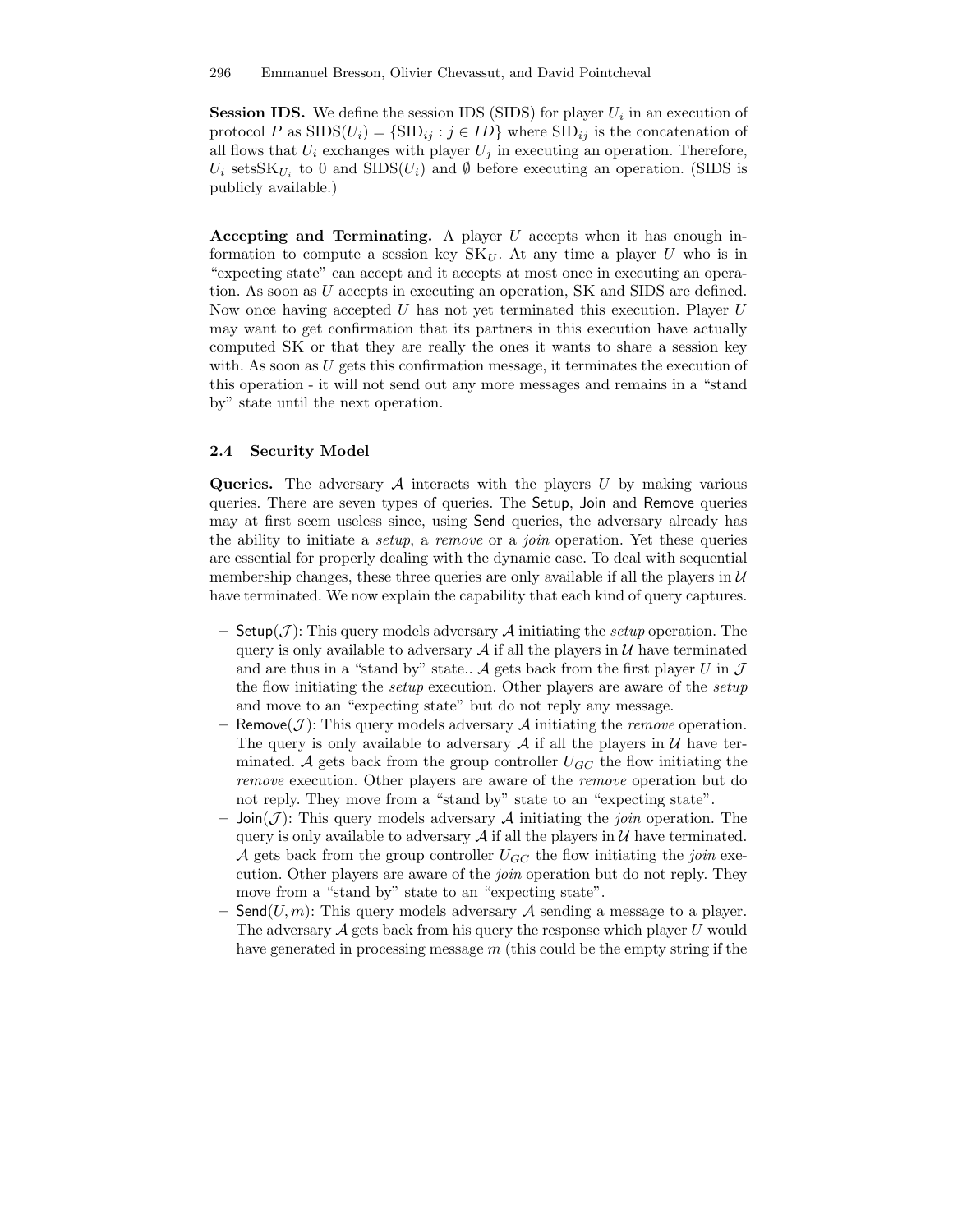message is uncorrect or unexpected). If player U has not yet terminated and the execution of protocol P leads to accepting, variable  $\text{SIDS}(U)$  is updated as explained above.

- Reveal $(U)$ : This query models the attacks resulting in the misuse of the session key, which may then be revealed. The query is only available to adversary  $A$  if player  $U$  has accepted. The Reveal-query unconditionally forces player U to release  $SK_U$  which is otherwise hidden to the adversary.
- Corrupt( $U$ ): This query models the attacks resulting in the player  $U$ 's LLkey been revealed. A gets back  $LL_U$  but does not get any internal data of U executing P.
- Test $(U)$ : This query models the semantic security of the session key SK, namely the following game  $\text{Game}^{ake}(\mathcal{A}, P)$  between adversary  $\mathcal A$  and the players U involved in an execution of the protocol  $P$ . The Test-query is only available if U is **Fresh** (see Section 3). In the game  $A$  asks any of the above queries however it can only ask a Test-query once. Then, one flips a coin  $b$ and returns  $sk_U$  if  $b = 1$  or a random string if  $b = 0$ . At the end of the game, adversary A outputs a bit b' and wins the game if  $b = b'$ .

**Executing the Game.** Choose a protocol  $P$  with a session-key space  $SK$ , and an adversary A. The security definitions take place in the context of making  $A$ play  $\text{Game}^{ake}(\mathcal{A}, P)$ . P determines how players behave in response to messages from the environment. A sends these messages: she controls all communications between players; she can repeatedly initiate in a non-concurrent way but in arbitrary order sequential changes in the membership for subsets of players of her choice; she can at any time force a player  $U$  to divulge SK or more seriously  $LL_U$ . This game is initialized by providing coin tosses to  $\mathcal{G}_{LL}$ , A, all U, and running  $\mathcal{G}_{LL}(1^k)$  to set  $LL_U$ . Then

- 1. Initialize any U with  $SIDS \leftarrow NULL, PIDS \leftarrow NULL, SK \leftarrow NULL,$
- 2. Initialize adversary  $A$  with  $1^k$  and access to all U,
- 3. Run adversary  $A$  and answer queries made by  $A$  as defined above.

# 3 The Definitions

In this section we present the definitions that should be satisfied by a group Diffie-Hellman scheme. We define the partnering from the session IDS and use it to define security measurements that an adversary will defeat the security goals. We also recall that a function  $\varepsilon(k)$  is negligible if for every  $c > 0$  there exists a  $k_c > 0$  such that for all  $k > k_c$ ,  $\varepsilon(k) < k^{-c}$ .

### 3.1 Partnering using SIDS

The partnering captures the intuitive notion that the players with which  $U_i$  has exchanged messages in executing an operation, are the players with which  $U_i$ believes it has established a session key. Another simple way to understand the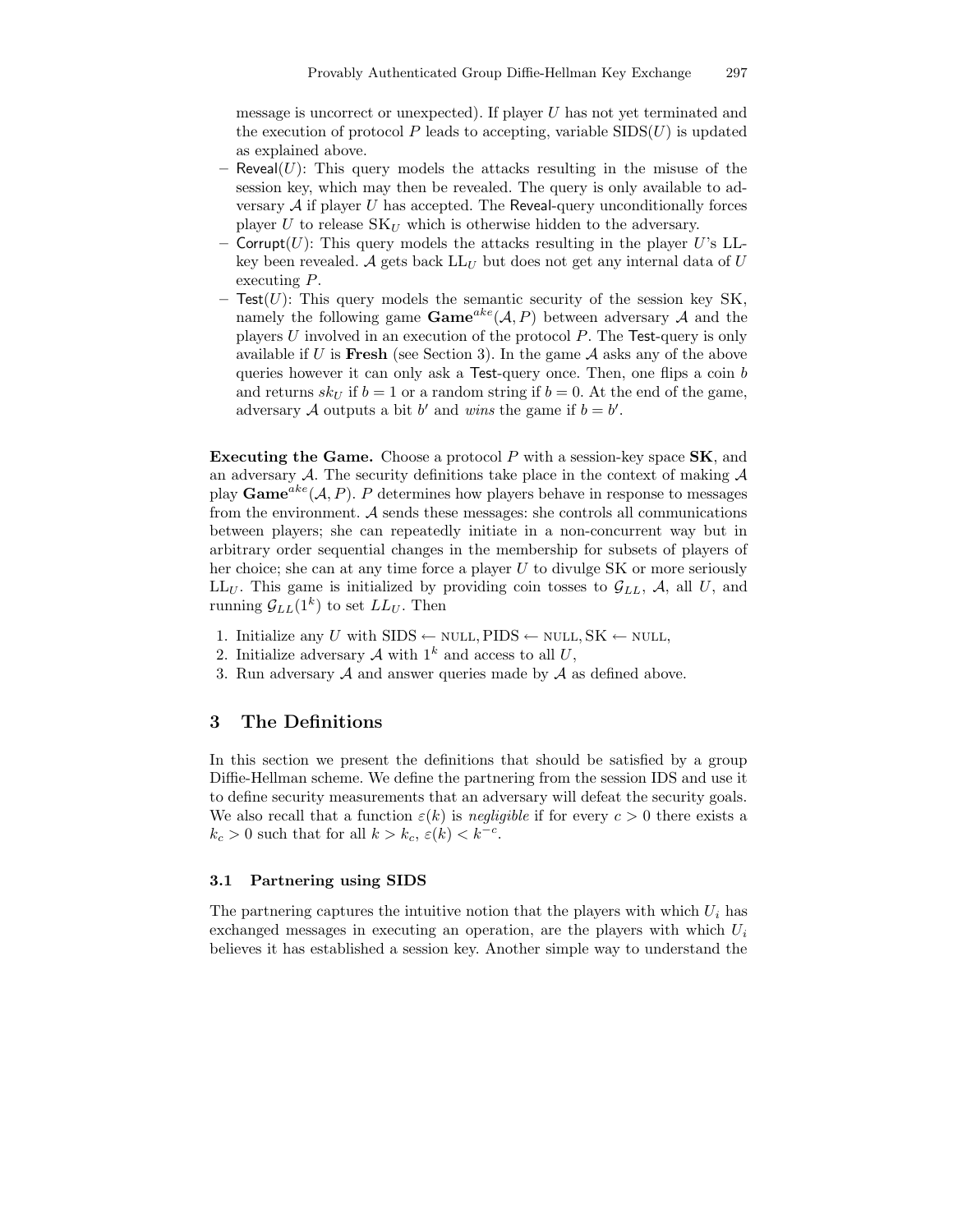notion of partnering is that  $U_j$  is a partner of  $U_i$  in the execution of an operation, if  $U_j$  and  $U_i$  have directly exchanged messages or there exists some sequence of players that have directly exchanged messages from  $U_j$  to  $U_i$ .

In an execution of P, or in  $\text{Game}^{ake}(\mathcal{A}, P)$ , we say that players  $U_i$  and  $U_j$ are directly partnered if both players accept and  $\text{SIDS}(U_i) \cap \text{SIDS}(U_j) \neq \emptyset$ holds. We denote the direct partnering as  $U_i \leftrightarrow U_j$ .

We also say that players  $U_i$  and  $U_j$  are **partnered** if both players accept and if, in the graph  $G_{SIDS} = (V, E)$  where  $V = \{U_i : i = 1, ..., |\mathcal{I}|\}$  and  $E = \{(U_i, U_j) : U_i \leftrightarrow U_j\}$  the following holds:

$$
\exists k \ge 1, \prec U_1, U_2, \ldots, U_k \succ \text{ with } U_1 = U_i, U_k = U_j, U_{i-1} \leftrightarrow U_i.
$$

We denote this partnering as  $U_i \leftrightarrow U_j$ .

We complete in polynomial time (in  $|V|$ ) the graph  $G_{SIDS}$  to obtain the graph of partnering:  $G_{PIDS} = (V', E')$ , where  $V' = V$  and  $E' = \{(U_i, U_j)$ :  $U_i \leftrightarrow U_j$ , and then define the partner IDS for oracle  $U_i$  as:

$$
\text{PIDS}(U_i) = \{U_j : U_i \leftrightarrow U_j\}
$$

#### 3.2 Freshness

A player U is **Fresh**, in the current operation execution, (or holds a **Fresh** SK) if the following two conditions are satisfied. First, nobody in  $\mathcal U$  has ever been asked for a Corrupt-query from the beginning of the game. Second, in the current operation execution, U has accepted and neither U nor its partners  $\text{PIDS}(U)$ have been asked for a Reveal-query.

Let's also recall that forward-secrecy entails that loss of a LL-key does not compromise the semantic security of previously-distributed session keys.

#### 3.3 Security Notions

AKE Security. In an execution of  $P$ , we say an adversary  $A$  wins if she asks a single Test-query to a Fresh player  $U$  and correctly guesses the bit  $b$  used in the game  $\text{Game}^{ake}(\mathcal{A}, P)$ . We denote the ake advantage as  $\text{Adv}^{ake}_{P}(\mathcal{A})$ ; the advantage is taken over all bit tosses. (The advantage is twice the probability that  $A$  will defeat the AKE security goal of the protocol minus one<sup>1</sup>.) Protocol P is an A-secure AKE if  $\mathsf{Adv}_{P}^{ake}(\mathcal{A})$  is negligible.

**MA Security.** In an execution of  $P$ , we say adversary  $\mathcal A$  violates mutual authentication  $(MA)$  if there exists an operation execution wherein a player U terminates holding  $\text{SIDS}(U)$ ,  $\text{PIDS}(U)$  and  $|\text{PIDS}(U)| \neq |\mathcal{I}| - 1$ . We denote the  ${\bf m}$ a success as Succ $_{P}^{ma}({\cal A})$  and say protocol  $P$  is an  ${\cal A}$ -secure  ${\bf MA}$  if Succ $_{P}^{ma}({\cal A})$ is negligible.

 $^1$   $\mathcal A$  can trivially defeat AKE with probability 1/2, multiplying by two and substracting one rescales the probability.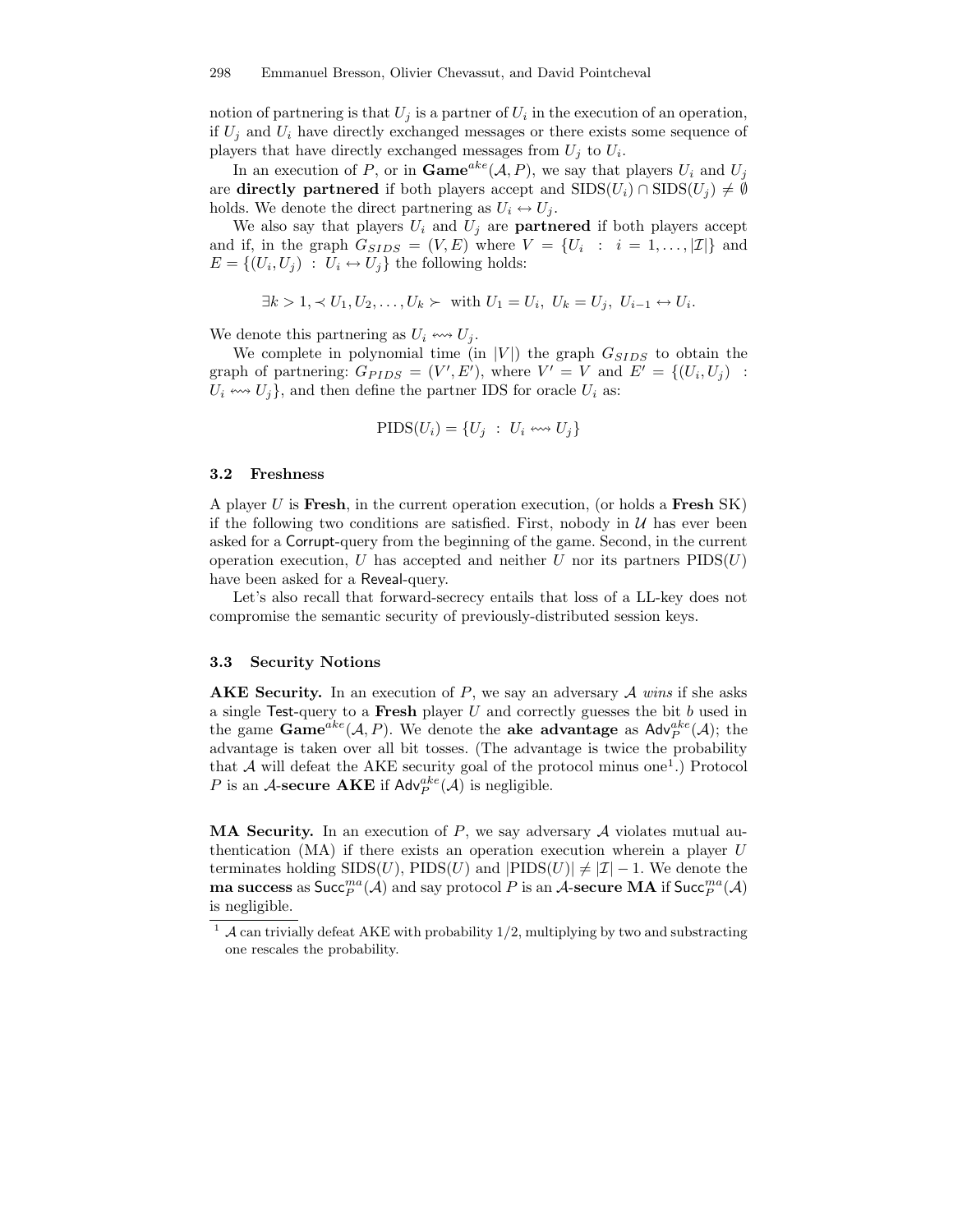Therefore to deal with mutual authentication, we consider a new game, we denote  $\mathbf{Game}^{ma}(\mathcal{A}, P)$ , wherein the adversary exactly plays the same way as in the game  $\text{Game}^{ake}(\mathcal{A}, P)$  with the same player accesses but with a different goal: to violate the mutual authentication.

Secure Signature Schemes. A signature scheme is defined by the following [26]:

- Key generation algorithm G. On input  $1^k$  with security parameter k, the algorithm G produces a pair  $(K_p, K_s)$  of matching public and secret keys. Algorithm  $\mathcal G$  is probabilistic.
- Signing algorithm  $\Sigma$ . Given a message m and  $(K_p, K_s)$ ,  $\Sigma$  produces a signature  $\sigma$ . Algorithm  $\Sigma$  might be probabilistic.
- Verification algorithm V. Given a signature  $\sigma$ , a message m and  $K_p$ , V tests whether  $\sigma$  is a valid signature of m with respect to  $K_s$ . In general, algorithm V is not probabilistic.

The signature scheme is  $(t, \varepsilon)$ -CMA-secure if there is no adversary A which can get a probability greater than  $\varepsilon$  in mounting an existential forgery under an adaptively Chosen-Message Attack (CMA) within time  $t$ . We denote this probability  $\varepsilon$  as  $\mathsf{Succ}_{\Sigma}^{cma}(\mathcal{A})$ .

### 3.4 Diffie-Hellman Problems

Computational Diffie-Hellman Assumption (CDH). Let G be a cyclic group  $\langle g \rangle$  of prime order q and  $x_1, x_2$  chosen at random in  $\mathbb{Z}_q$ . A  $(T, \varepsilon)$ -CDHattacker in G is a probabilistic Turing machine  $\Delta$  running in time T that given  $(g^{x_1}, g^{x_2})$ , outputs  $g^{x_1x_2}$  with probability at least  $\varepsilon$ . We denote this probability by Succ<sup> $\det_{\mathbb{G}}(A)$ . The CDH problem is  $(T,\varepsilon)$ -intractable if there is no  $(T,\varepsilon)$ -</sup> attacker in G.

Group Computational Diffie-Hellman Assumption (G-CDH). Let G be a cyclic group  $\langle q \rangle$  of prime order q and a polynomial-bounded integer n. Let  $I_n$  be  $\{1,\ldots,n\}$ ,  $\mathcal{P}(I_n)$  be the set of all subsets of  $I_n$  and  $\Gamma$  be a subset of  $\mathcal{P}(I_n)$ such that  $I_n \notin \Gamma$ .

We define the *Group Diffie-Hellman distribution* relative to  $\Gamma$  as:

$$
G\text{-}CDH_{\Gamma} = \Big\{ \bigcup_{J\in\Gamma} (J, g^{\prod_{j\in J} x_j}) \mid x = (x_1, \ldots, x_n) \in_R \mathbb{Z}_p^n \Big\}.
$$

If  $\Gamma = \mathcal{P}(I) \setminus \{I_n\}$ , we say that  $G\text{-}CDH_\Gamma$  is the Full Generalized Diffie-Hellman distribution [9, 23, 30].

Given  $\Gamma$ , a  $(T, \varepsilon)$ -G-CDH<sub> $\Gamma$ </sub>-attacker in G is a probabilistic Turing machine  $\Delta$  running in time T that given  $G\text{-}CDH<sub>\Gamma</sub>$  outputs  $g^{x_1\cdots x_n}$  with probability at least  $\varepsilon$ . We denote this probability by  $\mathsf{Succ}^{gcdh}_{\mathbb{G}}(\Delta)$ . The G-CDH<sub>Γ</sub> problem is  $(T, \varepsilon)$ -intractable if there is no  $(T, \varepsilon)$ -G-CDH<sub>*Γ*</sub>-attacker in G.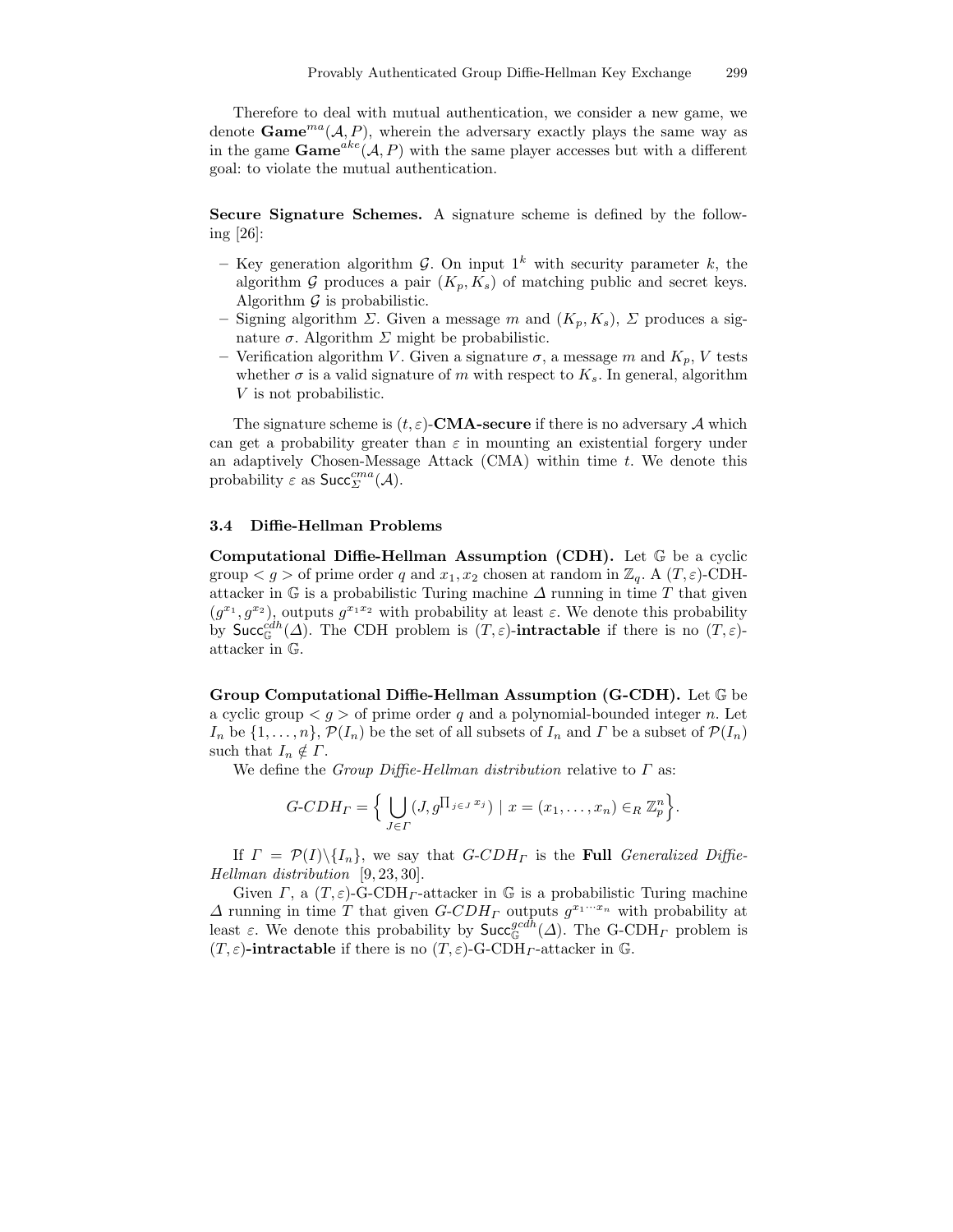Random Self-Reducibility of CDH and G-CDH. In a prime-order group G, the CDH and G-CDH are random self-reducible problems [23]. Informally, this property means that solving the problem on any original instance  $\mathcal D$  can be reduced to solving the problem on a random instance  $\mathcal{D}'$ . This requires an efficient way to generate the random instances  $\mathcal{D}'$  from the original instance  $\mathcal D$ and an efficient way to compute the solution to the problem on  $\mathcal{D}'$  from the solution to the problem on D.

Certainly the most common is the additive random self-reducibility of the CDH and G-CDH problems. We examplify this property for the G-CDH problem. Given, for example, an instance  $\mathcal{D} = (g^a, g^b, g^c, g^{ab}, g^{bc}, g^{ac})$  for any  $a, b, c$  it is possible to generate a random instance

$$
\mathcal{D}' = (g^{(a+\alpha)}, g^{(b+\beta)}, g^{(c+\gamma)}, g^{(a+\alpha)\cdot (b+\beta)}, g^{(b+\beta)\cdot (c+\gamma)}, g^{(a+\alpha)\cdot (c+\gamma)})
$$

where  $\alpha$ ,  $\beta$  and  $\gamma$  are random numbers in  $\mathbb{Z}_q$ ; however the cost of such a computation may be high. And given the solution  $z = g^{(a+\alpha)(b+\beta)(c+\gamma)}$  to the instance  $\mathcal{D}'$  it is possible to recover the solution  $g^{abc}$  to the random instance  $\mathcal{D}$  (i.e.  $g^{abc} = z(g^{ab})^{-\gamma}(g^{ac})^{-\beta}(g^{bc})^{-\alpha}(g^a)^{-\beta\gamma}(g^b)^{-\alpha\gamma}(g^c)^{-\alpha\beta}g^{-\alpha\beta\gamma}$ ). It is, in effect, easy to see that such a reduction works only if  $D$  is the **Full** Generalized DH distribution and that its cost increases exponentially with the size of  $D$ .

The other one is the multiplicative random self-reducibility of the CDH and G-CDH problems. The property holds if G is a prime-order cyclic group. We examplify this property for the G-CDH problem. Given, for example, an instance  $\mathcal{D} = (g^a, g^b, g^{ab}, g^{ac})$  for any  $a, b, c$  it is easy to generate a random instance  $\mathcal{D}' = (g^{a\alpha}, g^{b\beta}, g^{a b \alpha \beta}, g^{a c \alpha \gamma})$  where  $\alpha$ ,  $\beta$  and  $\gamma$  are random numbers in  $\mathbb{Z}_q^*$ . And given the solution  $g^{a\alpha b\beta c\gamma}$  to the instance  $\mathcal{D}'$  it is easy to see that the solution  $g^{abc}$  to the random instance  $\mathcal D$  can be efficiently computed (i.e.  $g^{abc} = (g^{a\alpha b\beta c\gamma})^{(\alpha\beta\gamma)^{-1}}$ ). Such a reduction is efficient and only requires a linear number of modular exponentiations.

Adversary's Resources. The security is formulated as a function of the amount of resources the adversary  $A$  expends. The resources are:

- $-$  T-time of computing;
- $q_s, q_r, q_c, Q_S, Q_R, Q_J$  numbers of Send, Reveal, Corrupt, Setup, Remove and Join queries the adversary  $A$  respectively makes.

By notation  $\mathsf{Adv}(T, \ldots)$  or  $\mathsf{Succ}(T, \ldots)$ , we mean the maximum values of  $\mathsf{Adv}(\mathcal{A})$  or  $\mathsf{Succ}(\mathcal{A})$  respectively, over all adversaries  $\mathcal{A}$  that expend at most the specified amount of resources.

# 4 A Secure Authenticated Group Diffie-Hellman Scheme

In the following theorem and proof we assume the random oracle model [6] and denote H a hash function from  $\{0,1\}^*$  to  $\{0,1\}^{\ell}$ , where  $\ell$  is a security parameter.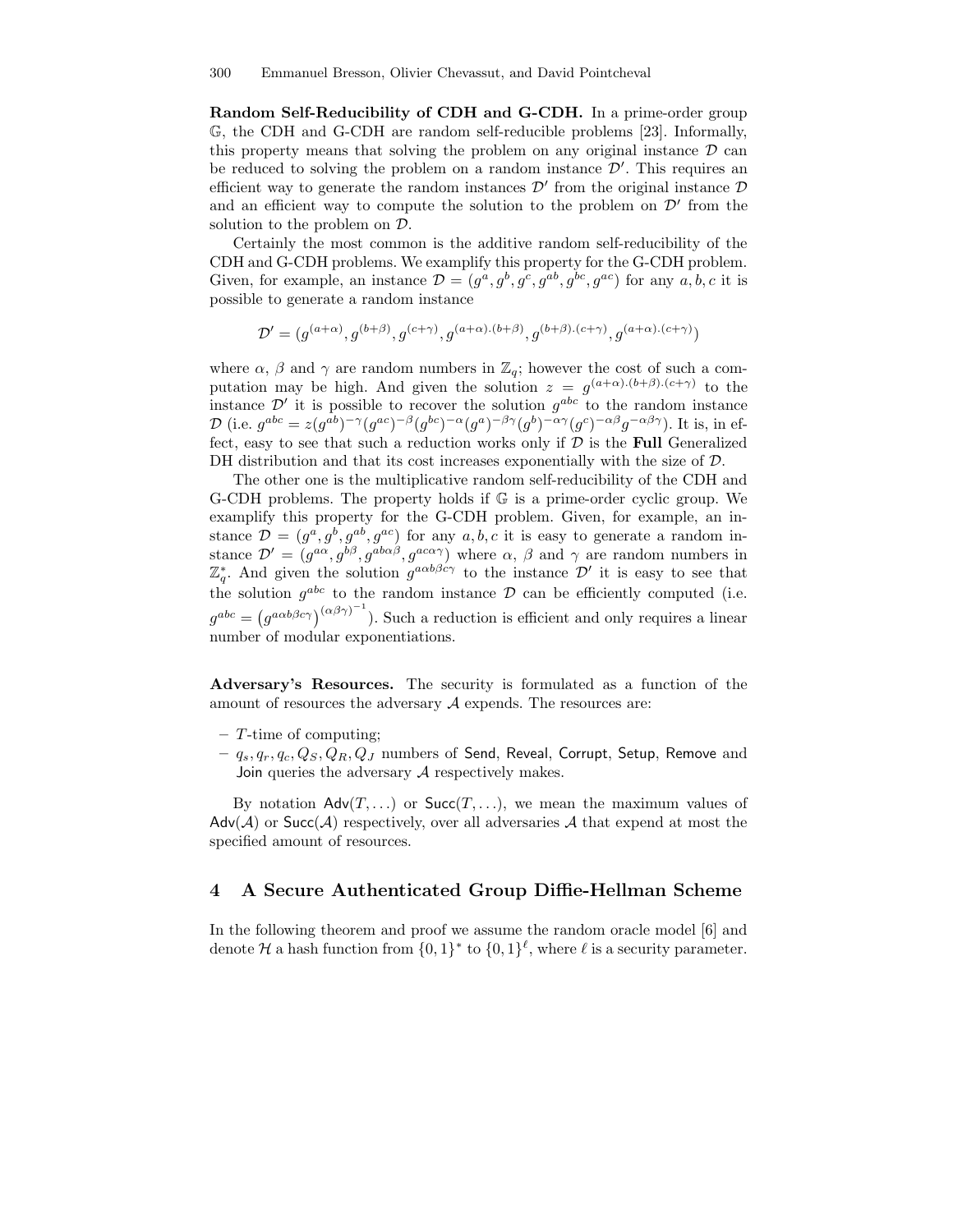

Fig. 1. Algorithm SETUP1. An example of an honest execution with 4 players:  $\mathcal{J} =$  $\{U_1, U_2, U_3, U_4\}$ . The multicast group is  $\mathcal{I} = \{U_1, U_2, U_3, U_4\}$  and the shared session key is  $sk = \mathcal{H}(\mathcal{I}||Fl_4||g^{x_1x_2x_3x_4})$ . The partner IDS for  $U_1$  is  $pids_{U_1} = \{U_2, U_3, U_4\}$ , for  $U_2$  is  $pids_{U_2} = \{U_1, U_3, U_4\}$ , for  $U_3$  is  $pids_{U_3} = \{U_1, U_2, U_4\}$  and for  $U_4$  is  $pids_{U_4} =$  $\{U_1, U_3, U_4\}.$ 

The session-key space **SK** associated to this protocol is  $\{0,1\}^{\ell}$  equipped with a uniform distribution. The arithmetic is in a finite cyclic group  $\mathbb{G} = \langle g \rangle$  of order a  $k$ -bit prime number  $q$  and the operation is denoted multiplicatively. This group could be a prime subgroup of  $\mathbb{Z}_p^*$ , or it could be an (hyper)-elliptic curve based group.

# 4.1 Description

The AKE1 protocol consists of the SETUP1, REMOVE1 and JOIN1 algorithms. As illustrated by an AKE1 execution in Figures 1, 2 and 3 (an execution with more steps can be found in the full version [10]), this is a protocol wherein the players are arranged in a ring, and wherein each player saves the set of values it receives in the down-flow of SETUP1, REMOVE1, JOIN1. In effect, in the subsequent removal of players from  $\mathcal I$  any player U could be selected as  $U_{GC}$ and so will need these values to execute REMOVE1.

Unlike [3], this is a protocol wherein the player with the highest-index in  $I$  is the group controller, the flows are signed using the long-lived key  $LL_U$ , the names of the players are in the protocol flows, and the session key SK is  $sk = \mathcal{H}(\mathcal{I}||Fl_{max(\mathcal{I})}||g^{x_1...x_{\max(\mathcal{I})}}); Fl_{max(\mathcal{I})}$  is the down-flow, SIDS and PIDS are appropriately defined. The notion of index models "pre-existing" relationships among players: for example, it may capture different levels of reliability (i.e. the higher the index is, the more reliable the player). This is also a protocol,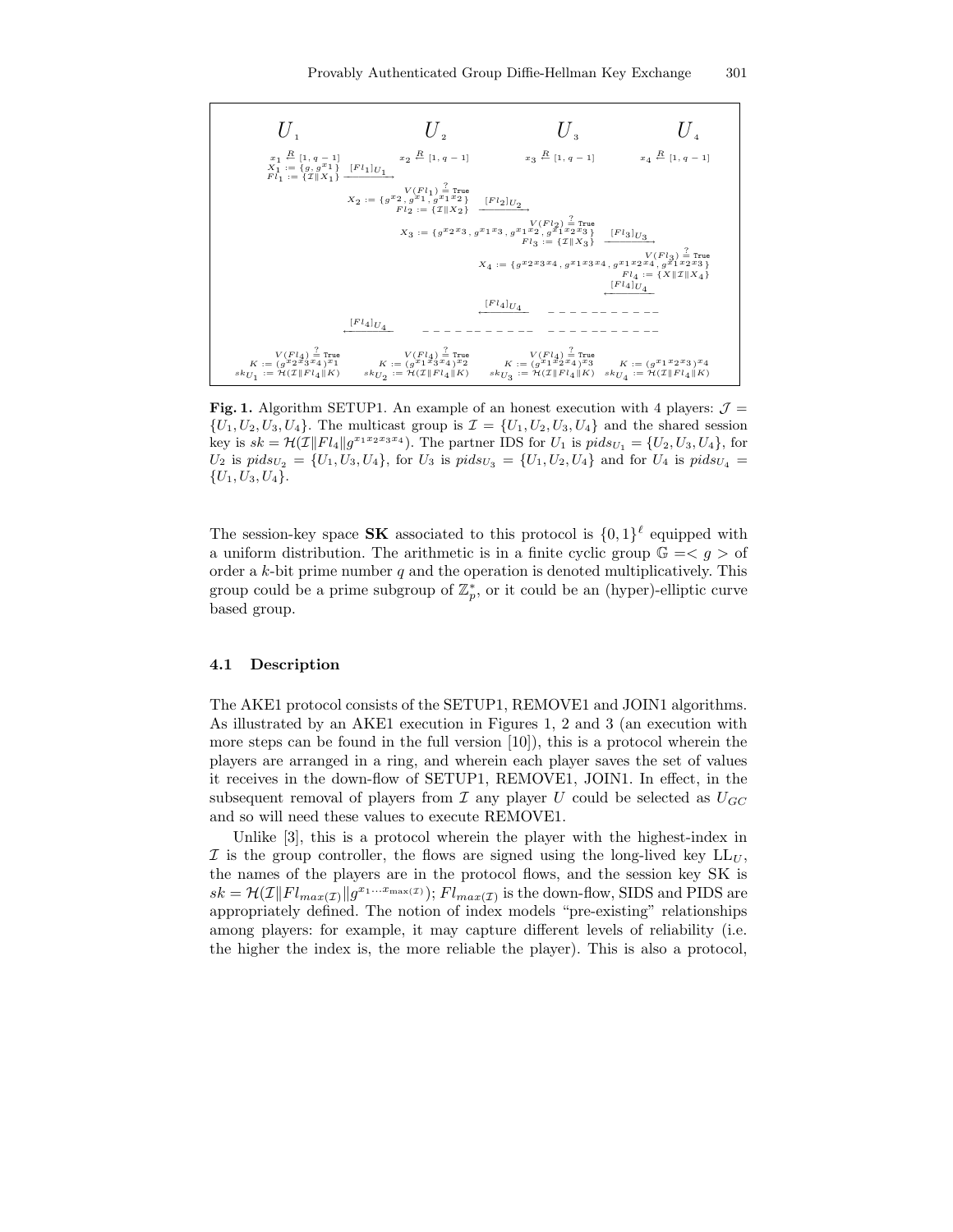

**Fig. 2.** Algorithm REMOVE1. An example of an honest execution with 4 players:  $\mathcal{I} =$  $\{U_1, U_2, U_3, U_4\}, \mathcal{J} = \{U_2, U_4\}.$  The new multicast group is  $\mathcal{I} = \{U_1, U_3\}, U_{GC} = U_3$ and the shared session key is  $sk = \mathcal{H}(\mathcal{I}||Fl_3||g^{x_1x_2x_3'x_4})$ , the partner IDS for  $U_1$  is  $pids_{U_1} = \{U_3\}$ , for  $U_3$  is  $pids_{U_3} = \{U_1\}$ .

unlike [3], where the set of values from the down-flow is included in the flows of REMOVE1 and JOIN1, which avoids replay attacks.

Algorithm SETUP1. The algorithm consists of two stages: up-flow and downflow. The multicast group  $\mathcal I$  is set to  $\mathcal J$ . As illustrated by the example in Figure 1, in the up-flow the player  $U_i$  receives a set  $(Y, Z)$  of intermediate values, with

$$
Y = \bigcup_{0 < m < i} \left\{ Z^{1/x_m} \right\} \text{ and } Z \text{, where } Z = g^{\prod_{0 < t < i} x_t}.
$$

Player  $U_i$  chooses at random a private value  $x_i$ , raises the values in Y to the power of  $x_i$  and then concatenates with Z to obtain his intermediate values

$$
Y' = \bigcup_{0 < m \le i} \{ Z'^{1/x_m} \}, \text{ where } Z' = Z^{x_i} = g^{\prod_{0 < t \le i} x_t}.
$$

Player  $U_i$  then forwards the values  $(Y', Z')$  to the next player in the ring. The down-flow takes place when  $U_{max(\mathcal{I})}$  receives the last up-flow. At that point  $U_{max(\mathcal{I})}$  performs the same steps as a player in the up-flow but broadcasts the set of intermediate values Y' only. In effect, the value Z' computed by  $U_{max(\mathcal{I})}$ will lead to the session key sk, since  $Z' = g^{\prod_{0 \le t \le n} x_t}$ . Players in  $\mathcal I$  compute sk and accept.

Algorithm REMOVE1. This algorithm consists of a down-flow only. The multicast group  $\mathcal I$  is first set to  $\mathcal I\setminus\mathcal J$ . As illustrated in Figure 2, the group controller  $U_{GC}$  (i.e. player with the highest-index in  $\mathcal{I}\setminus\mathcal{J}$ ) generates a random value  $x'_{GC}$  and removes from the saved previous broadcast the values destinated to the players in  $\mathcal{J}.$   $U_{GC}$  then raises all the remaining values in which  $x_{GC}$ appeared to the power of  $(x_{GC}^{-1}.x_{GC}')$  and broadcasts the result.  $(x_{GC}$  is  $U_{GC}$ 's previous secret value.) Players in  $\mathcal I$  compute  $sk$  and accept. Players in  $\mathcal J$  erase any internal data.  $U_{GC}$  erases  $x_{GC}$  and  $x_{GC}^{-1}$  while internally saving  $x'_{GC}$ .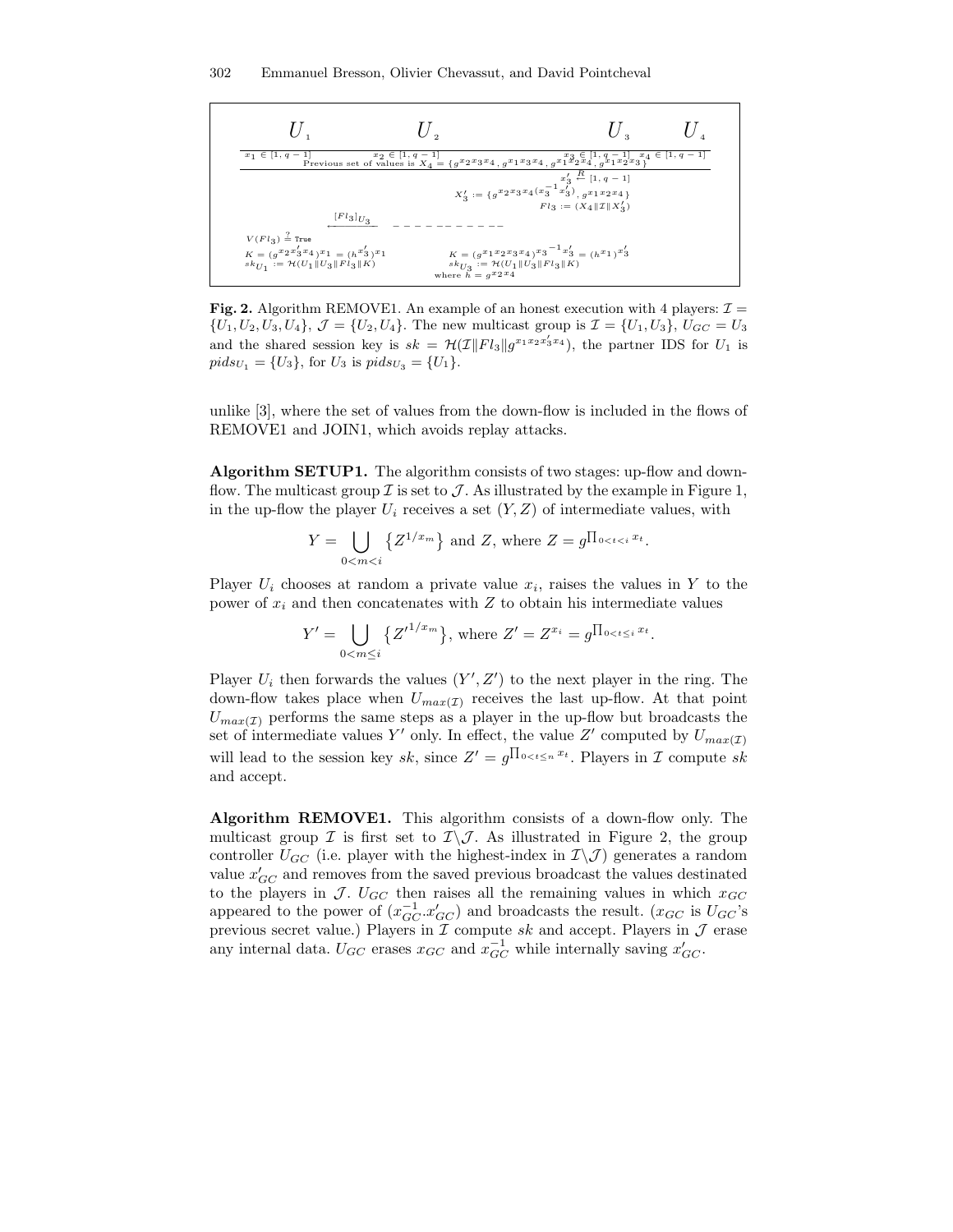

**Fig. 3.** Algorithm JOIN1. An example of an honest execution with 4 players:  $\mathcal{I} =$  $\{U_1, U_3\}, \mathcal{J} = \{U_4\}$  and  $U_{GC} = U_3$ . The new multicast group is  $\mathcal{I} = \{U_1, U_3, U_4\}$ and the shared session key is  $sk = \mathcal{H}(\mathcal{I}||Fl_4||g^{x_1x_2x_3''(x_4x_4')})$  The partner IDS for  $U_1$  is  $pids_{U_1} = \{U_3, U_4\}$ , for  $U_3$  is  $pids_{U_3} = \{U_1, U_4\}$  and for  $U_4$  is  $pids_{U_4} = \{U_1, U_3\}$ .

Algorithm JOIN1. This algorithm consists of two stages: up-flow and downflow. As illustrated in Figure 3, the group controller  $U_{GC}$  (i.e. player with the highest-index in  $\mathcal{I}$ ) generates a random value  $x'_{GC}$ , raises the values from the saved previous broadcast in which  $x_{GC}$  appears to the power of  $(x_{GC}^{-1}.x_{GC}')$  and obtains a set of values Y'. ( $x_{GC}$  is  $U_{GC}$ 's previous secret exponent.)  $U_{GC}$  also computes the value  $Z'$  by raising the last value in Y' to  $x'_{GC}$ .  $U_i$  then forwards the values  $(Y', Z')$  to the first joining player in  $\mathcal J$ . From that point JOIN1 will work as the SETUP1 algorithm. Upon receiving the brodcast flow players in  $\mathcal{I} \cup \mathcal{J}$  erase previous session keys, compute sk and accept. The multicast group  $\mathcal I$  is then set to  $\mathcal I \cup \mathcal J$ .

### 4.2 Security Result

**Theorem 1.** Let P be the AKE1 protocol, **SK** be the session-key space and G be the associated LL-key generator. Let  $A$  be an adversary against the AKE security of  $P$  within a time bound  $T$ , on a multicast group of size s among the n players in U, after  $Q = Q_S + Q_J + Q_R$  interactions with the parties,  $q_s$  send-queries and  $q_h$  hash-queries. Then we have:

$$
\mathsf{Adv}^{ake}_{P}(T, Q, q_s, q_h) \leq 2 Q \cdot \left( n \atop s \right) \cdot s \cdot q_h \cdot \mathsf{Succ}^{gcdh_{\Gamma_s}}_{\mathbb{G}}(T') + 2 n \cdot \mathsf{Succ}^{cma}_{\varSigma}(T', Q+q_s)
$$

where  $T' \leq T + (Q + q_s)nT_{exp}(k)$ ;  $T_{exp}(k)$  is the time of computation required for an exponentiation modulo a k-bit number and  $\Gamma_s$  corresponds to the elements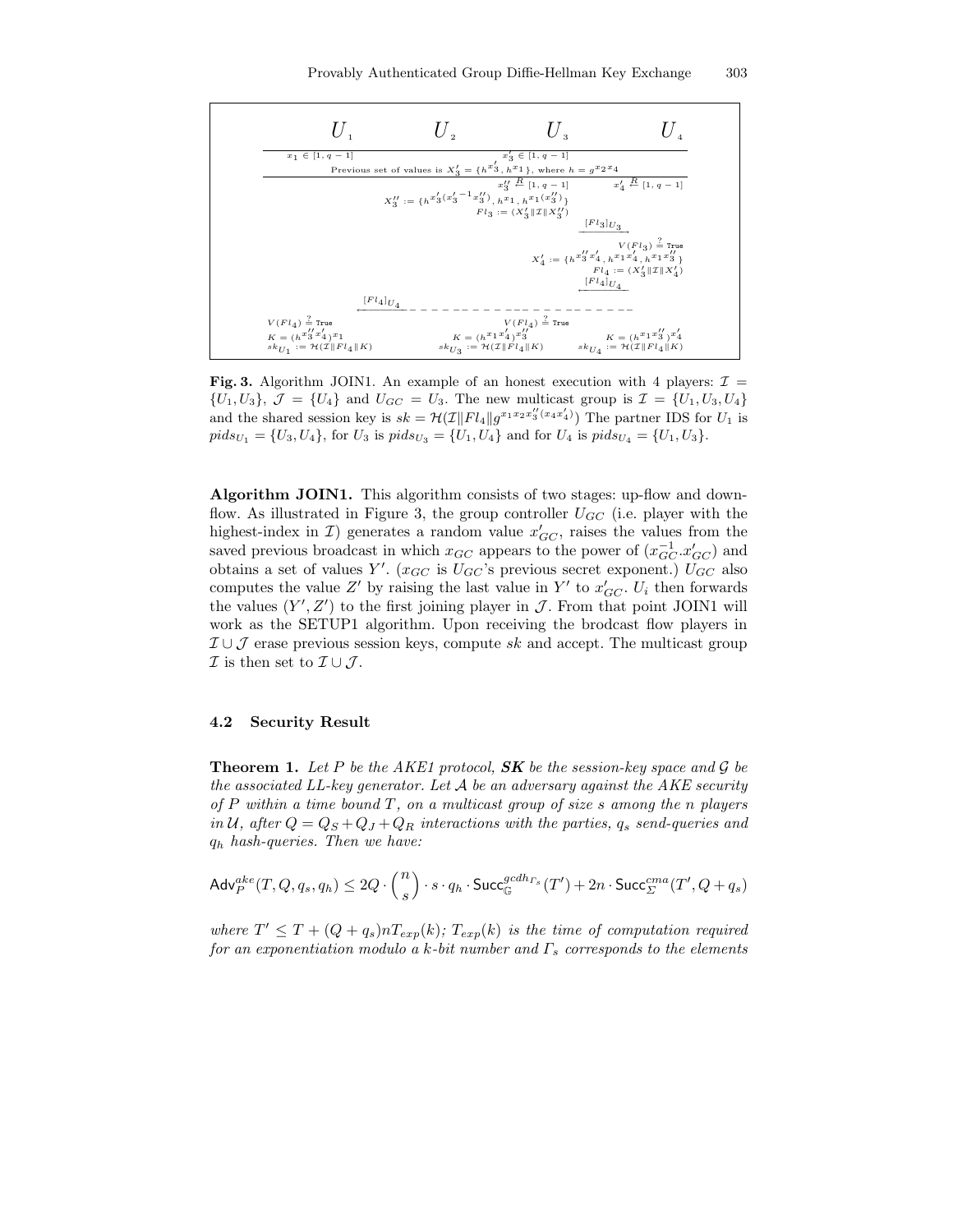the adversary A can possibly view:

$$
\Gamma_s = \bigcup_{2 \le j \le s-2} \{ \{i \mid 1 \le i \le j, i \ne l\} \mid 1 \le l \le j \}
$$
  

$$
\bigcup \{ \{i \mid 1 \le i \le s, i \ne k, l\} \mid 1 \le k, l \le s \}.
$$

Let us just highlight the main ideas. We consider an adversary  $A$  attacking the protocol  $P$  and then "breaking" the AKE security.  $A$  would have carried out her attack in different ways: (1) she may have gotten her advantage by forging a signature with respect to some player's long-lived public key. We will then use  $\mathcal A$  to build a forger by "guessing" for which player  $\mathcal A$  will produce her forgery, (2) she may have broken the scheme without altering the content of the flows. We will use it to solve an instance of the G-CDH problem, by "guessing" the moment at which  $\mathcal A$  will make the Test-query and by injecting into the game the elements from the instance of G-CDH received as input.

To work (2) requires two things. We first "guess" the moment of the Testquery which means that we have to "guess": the number of operations that will occur before the adversary makes the Test-query and the membership of the multicast group when the adversary makes the Test-query. Second, based on this guess we "embed" the instance of G-CDH into the protocol. We generate many random instances from the original instance of G-CDH using the (multiplicative) random self-reducibility property of the G-CDH problem<sup>2</sup>. Indeed, the group Diffie-Hellman secret key relative to these random instances can efficiently be computed from the group Diffie-Hellman secret relative to the original instance.

The specific structure of  $\Gamma_s$  (see figure 4 for  $\Gamma_4$ ) makes the simulation perfectly indistinguishable from the adversary point of view if our guesses are all correct.



Fig. 4. Extended Trigon for  $\Gamma_4$ 

But then, because of the random oracle  $H$ , to have any information about the session key the adversary wants to test, she has to have asked for  $\mathcal{H}(\mathcal{I}||Fl_{last}||K)$ ,

<sup>&</sup>lt;sup>2</sup> The multiplicative random self-reducibility will lead to a far more efficient reduction than the additive one would do.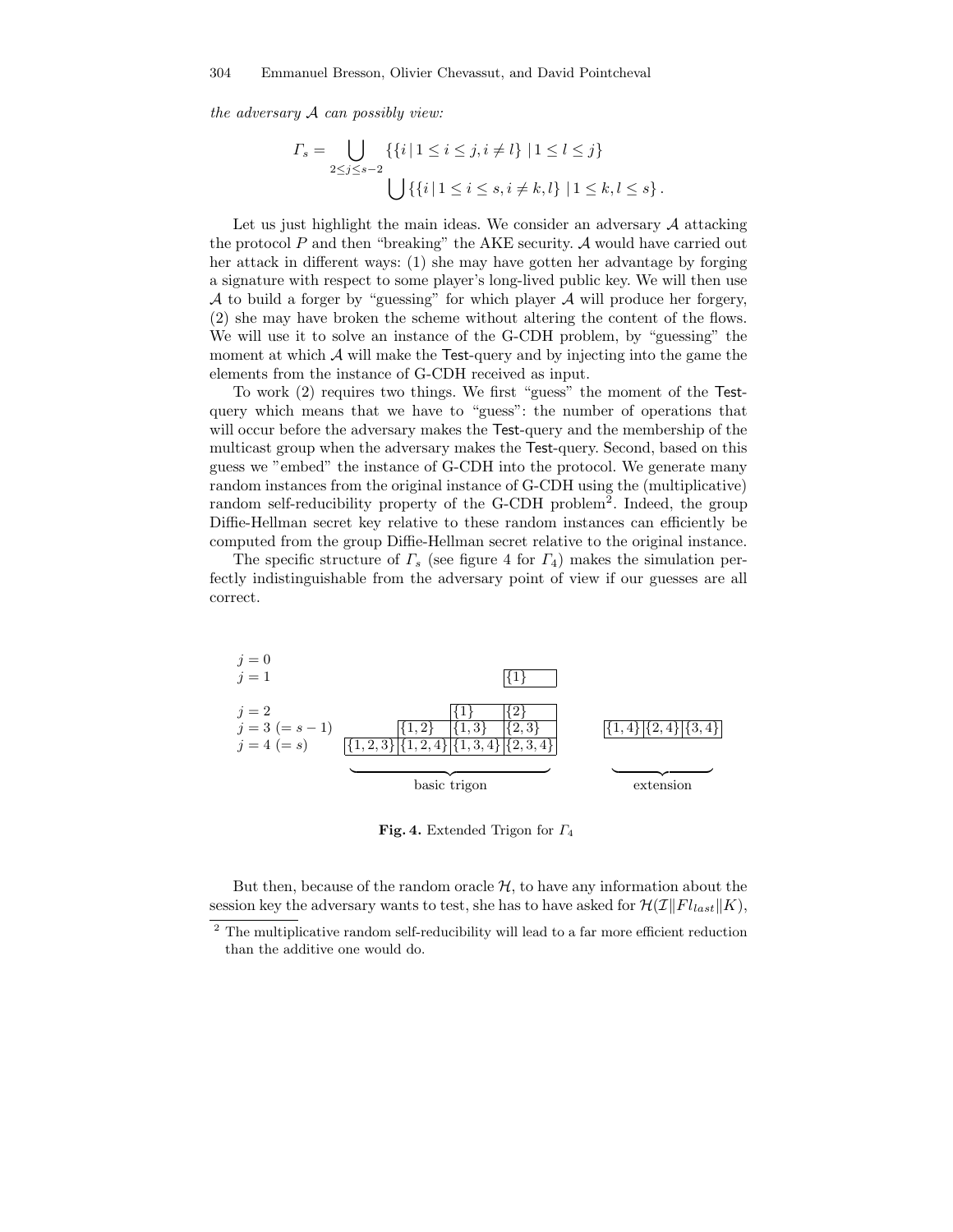where  $K$  is the value we are looking for. Therefore, if the adversary has some advantage in breaking the AKE security, this value  $K$  can be found in the list of the queries asked to  $H$ . The details of the simulation can be found in appendix A.

### 4.3 AKE1 in Practice

We want our results to be practical. This means that when system designers choose a scheme they will take into account its security but also its efficiency in terms of computation, communication, ease of integration and so on. However, if provable security is achieved at the cost of a loss of efficiency, system designers will often prefer the heuristic schemes.

AKE1 is to date the first group Diffie-Hellman scheme to exhibit a proof that it achieves a strong notion of security. It is secure in the random oracle model under the G-CDH assumption. It thus provides stronger security guarantees than other schemes [3, 12, 18] while being more efficient than [3]. However security proofs for existing schemes or slight variants may show up.

On the integration front, the question that may be raised is what happens when several groups merge to form a larger group. A scenario that occurs in practice when a network failure partitions the multicast group in several disjoints sub-groups which will later need to merge when the network is be repaired [1]. The most efficient way in terms of computation and communication is to add players from the smaller sub-groups into the largest of the merging sub-groups. That is,  $U_{GC}$  is chosen as the player with the highest-index in the largest merging sub-group and the players from the smaller sub-groups are added via the JOIN1 algorithm.

# 5 Mutual Authentication

The well-known approach [5] for turning an AKE protocol into a protocol that provides mutual authentication (MA) is to use the shared session key to construct a simple "authenticator" for the other parties. We have described in [11] the transformation for turning an AKE group Diffie-Hellman scheme into a protocol providing MA and justified its security in the random-oracle model. We turn an AKE dynamic group Diffie-Hellman scheme into a protocol providing MA by simply applying the transformation MA described in [11] to the setup, join and remove algorithms respectively.

# 6 Conclusion and Further Research

This paper provides the first formal treatment of the authenticated group Diffie-Hellman key exchange problem in a scenario in which the membership is dynamic rather than static. Addressed in this paper were two security goals of the group Diffie-Hellman key exchange: the authenticated key exchange and the mutual authentication. For each we presented a definition, a protocol and a security proof in the random oracle model that the protocol meets its goals.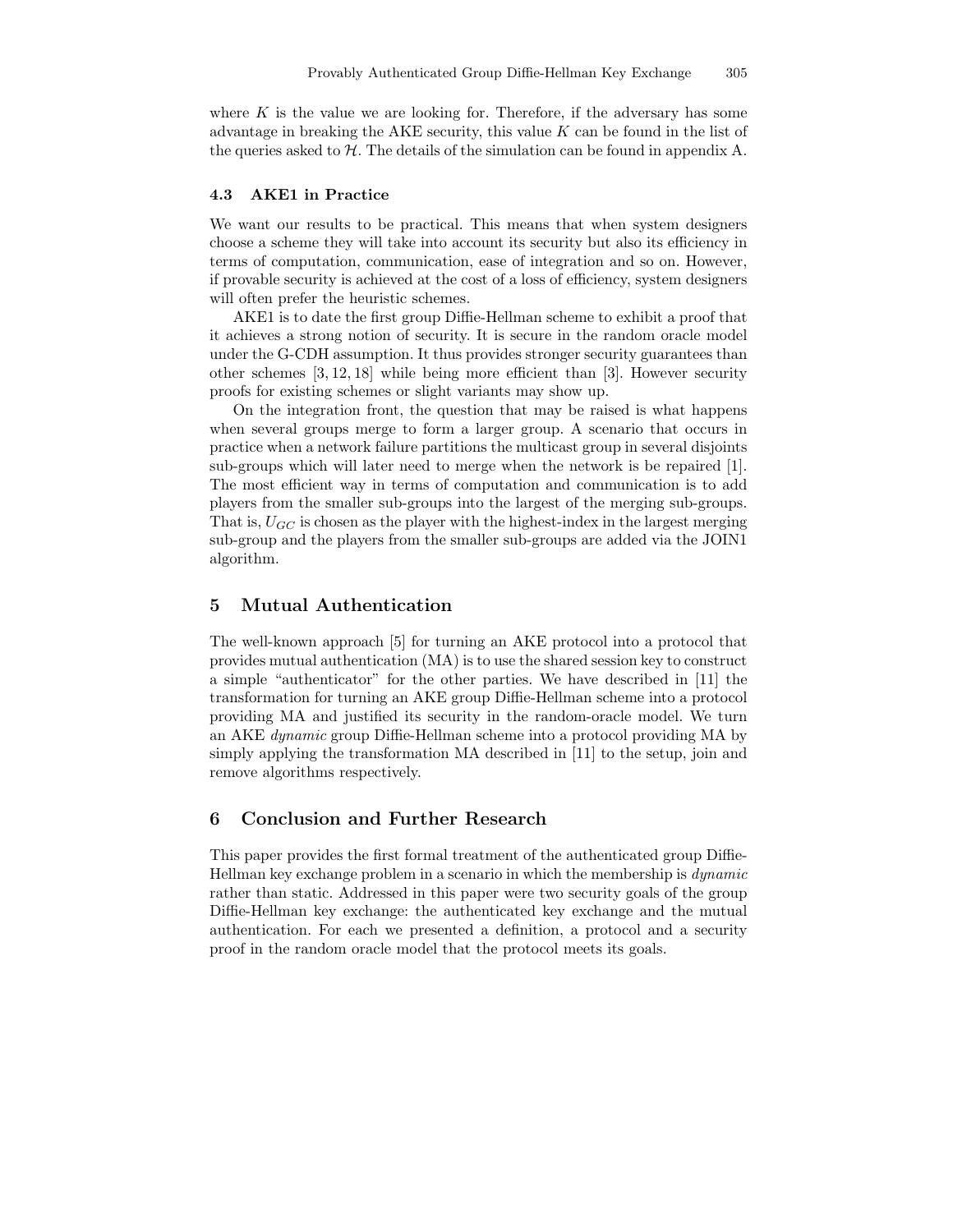The model introduced in this paper captures attacks that are realistic threats in practice. However the model does not yet capture "more serious" attacks: indeed, it does not recognize multiple player's instances the adversary may activate in concurrent and simultaneous sessions. A typical research topic is to enhance our model to capture these attacks and to investigate in this more stringent setting the security of the protocols presented in this paper. We are currently extending our model to encompass these attacks.

The security reduction presented for AKE1 in this paper does not inject much of the security of the group computational Diffie-Hellman problem and signature scheme: actually, the reduction is exponential in s. This leads one to use a larger security parameter or to limit the maximum size of the group. Another research direction is to find a security proof that would achieve a better security bound. We believe it is possible and are currently working on it.

# Acknowledgements

The authors thank Deborah Agarwal and Jean-Jacques Quisquater for many insightful discussions and comments on an early draft of this paper. The authors also thank the anonymous referees for their useful comments.

# References

- 1. D. A. Agarwal, O. Chevassut, M.R. Thompson, and G. Tsudik. An Integrated Solution for Secure Group Communication in Wide-Area Networks. In Proc. of 6th IEEE Symposium on Computers and Communications, 2001.
- 2. D. A. Agarwal, S. R. Sachs, and W. E. Johnston. The Reality of Collaboratories. Computer Physics Communications, 10(issue 1-3):pages 270–299, coverdate May 1998.
- 3. G. Ateniese, M. Steiner, and G. Tsudik. New Multiparty Authentication Services and Key Agreement Protocols. IEEE Journal of Selected Areas in Communications, April 2000.
- 4. K. Becker and U. Wille. Communication Complexity of Group Key Distribution. In 5th ACM Conference on Computer and Communications Security, pages 1–6, November 1998.
- 5. M. Bellare, D. Pointcheval, and P. Rogaway. Authenticated Key Exchange Secure Against Dictionary Attacks. In B. Preneel, editor, Proc. of Eurocrypt '00, volume 1807 of Lecture Notes in Computer Science, pages 139–155. Springer-Verlag, 2000.
- 6. M. Bellare and P. Rogaway. Entity Authentification and Key Distribution. In D.R. Stinson, editor, *Proc. of Crypto '93*, Lecture Notes in Computer Science. Springer-Verlag, 1993.
- 7. M. Bellare and P. Rogaway. Random Oracles are Practical: a Paradigm for Designing Efficient Protocols. In Proc of ACM CCS '93. ACM Press, 1993.
- 8. M. Bellare and P. Rogaway. The Exact Security of Digital Signatures: How to sign with RSA and Rabin. In U. Maurer, editor, *Proc of Eurocrypt'96*, Lecture Notes in Computer Science. Springer-Verlag, 1996.
- 9. D. Boneh. The Decision Diffie-Hellman Problem. In Third Algorithmic Number Theory Symposium, volume 1423 of Lecture Notes in Computer Science, pages 48–63. Springer-Verlag, 1998.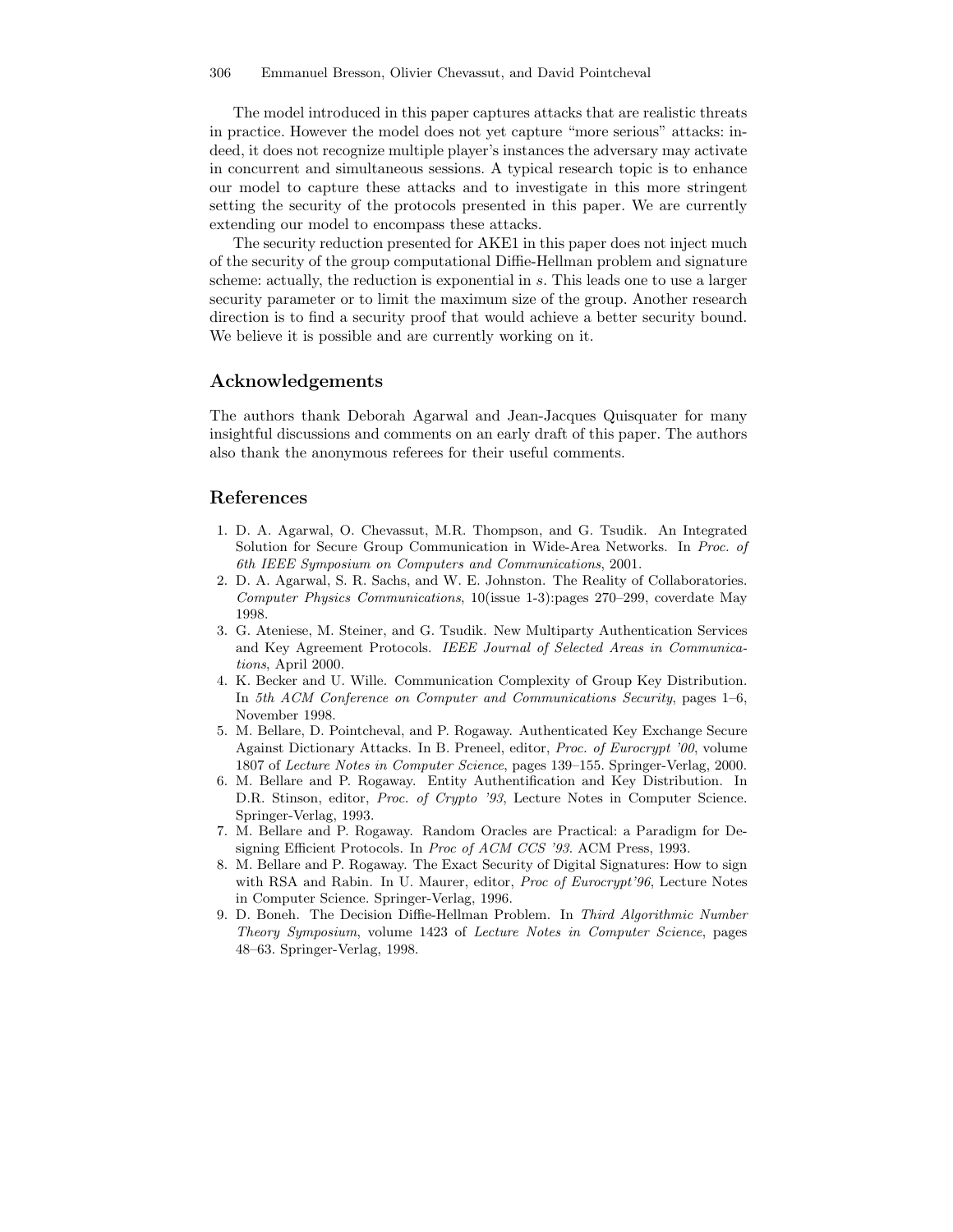- 10. E. Bresson, O. Chevassut, and D. Pointcheval. Provably Group Diffie-Hellman Key Exchange – The Dynamic Case. Technical report, December 2001. Full version of this paper, available at http://www.di.ens.fr/∼pointche.
- 11. E. Bresson, O. Chevassut, D. Pointcheval, and J. J. Quisquater. Provably Group Diffie-Hellman Key Exchange. In Proc. of 8th ACM Conference on Computer and Communications Security, Nov 2001.
- 12. M. Burmester and Y. Desmedt. A Secure and Efficient Conference Key Distribution System. In A. De Santis, editor, Proc of Eurocrypt' 94, volume 950 of Lecture Notes in Computer Science, pages 275–286. Springer-Verlag, 1995.
- 13. R. Canetti, J. Garay, G. Itkis, D. Micciancio, M. Naor, and B. Pinkas. Issues in Multicast Security: A Taxonomy and Efficient Constructions. In Proc. of INFO-COM '99, March 1999.
- 14. R. Canetti, O. Goldreich, and S. Halevi. The Random Oracle Methodology, Revisited. In Proc of. Symposium on the Theory of Computing (SOC). ACM, March 1998.
- 15. E. Fujisaki, T. Okamoto, D. Pointcheval, and J. Stern. RSA-OAEP is Secure under the RSA Assumption. In Proc of. Crypto'01, August 2001.
- 16. I. Ingemarsson, D. Tang, and C. Wong. A Conference Key Distribution System. In IEEE Transactions on Information Theory, volume 28(5), pages 714–720, September 1982.
- 17. M. Jakobsson and D. Pointcheval. Mutual Authentication for Low-Power Mobile Devices. In Proc. of Financial Cryptography '2001, 2001.
- 18. M. Just and S. Vaudenay. Authenticated Multi-Party Key Agreement. In Proc. of ASIACRYPT'96, volume 1163 of Lecture Notes in Computer Science, pages 36–49. Springer-Verlag, 1996.
- 19. Y. Kim, A. Perrig, and G. Tsudik. Simple and Fault-Tolerant Key Agreement for Dynamic Collaborative Group. In Proc. of ACM Conference on Computer and Communications Security (CCS-7), November 2000.
- 20. Y. Kim, A. Perrig, and G. Tsudik. Communication-Efficient Group Key Agreement. In Proc. of International Federation for Information Processing (IFIP SEC 2001), June 2001.
- 21. S. McCanne and V. Jacobson. vic: A Flexible Framework for Packet Video. In ACM Multimedia '95, pages 511–522, November 1995.
- 22. L.E. Moser, P.M. Melliar-Smith, and P. Narasimhan. Consistent Object Replication in the Eternal System. Theory and Practice of Object Systems, 4(2):pages 81–92, 1998.
- 23. M. Naor and O. Reingold. Number-Theoretic Constructions of Efficient Pseudo-Random Functions. In Proc. of 38th IEEE FOCS Symposium, pages 458–467, 1997.
- 24. O. Pereira and J. J. Quisquater. A Security Analysis of the Cliques Protocols Suites. In 14-th IEEE Computer Security Foundations Workshop. IEEE Computer Society Press, June 2001.
- 25. D. Pointcheval. Secure Designs for Public-Key Cryptography based on the Discrete Logarithm. To appear in Discrete Applied Mathematics, Elsevier Science, 2001.
- 26. D. Pointcheval and J. Stern. Security Arguments for Digital Signatures and Blind Signatures. J. of Cryptology, 13(3):361–396, 2000.
- 27. V. Shoup. Lower Bounds for Discrete Logarithms and Related Problems. In W. Fumy, editor, Proc. of Eurocrypt '97, volume 1233 of Lecture Notes in Computer Science, pages 256–266. Springer-Verlag, 1997.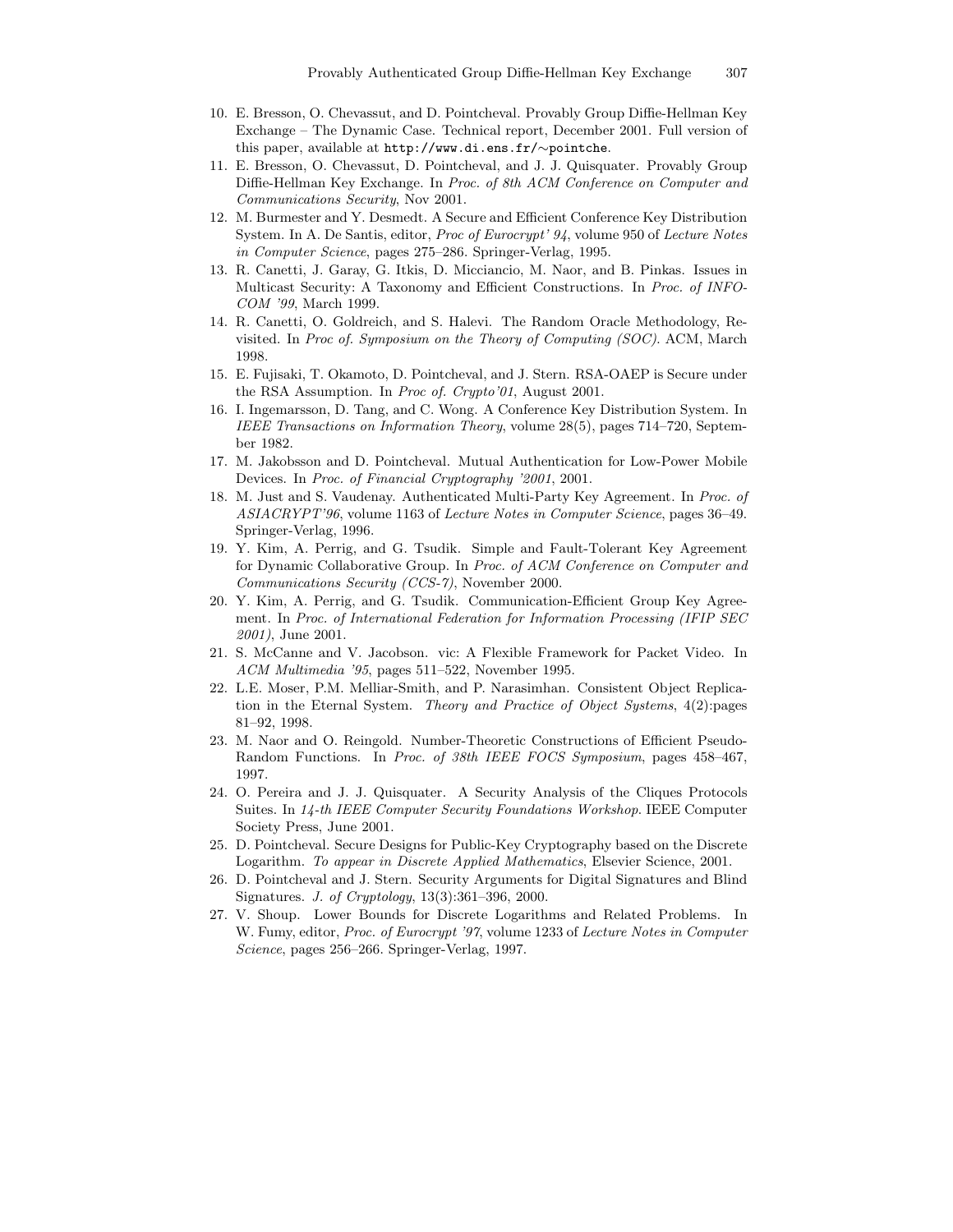- 28. D. Steer, L. Strawczynski, W. Diffie, and M. Wiener. A Secure Audio Teleconference System. In S. Goldwasser, editor, Proc. of Crypto' 88, volume 403 of Lecture Notes in Computer Science, pages 520–528. Springer-Verlag, 1988.
- 29. M. Steiner, G. Tsudik, and M. Waidner. Key Agreement in Dynamic Peer Groups. In IEEE Transactions on Parallel and Distributed Systems, August 2000.
- 30. M. Steiner, G. Tsudik, and M. Waidner. Diffie-Hellman Key Distribution Extended to Groups. In ACM CCS'96, March 1996.
- 31. Wen-Guey Tzeng. A Practical and Secure Fault-Tolerant Conference-Key Agreement Protocol. In Proc. of PKC2000, Lecture Notes in Computer Science. Springer-Verlag, 2000.

# A Proof of Theorem 1

Let A be an adversary that can get an advantage  $\varepsilon$  in breaking the AKE security of protocol P within time T. We construct from it a  $(T'', \varepsilon'')$ -forger F and a  $(T', \varepsilon')$ -G-CDH<sub> $\Gamma_s$ </sub>-attacker  $\Delta$ .

**Forger**  $\mathcal{F}$ **.** Let's assume that  $\mathcal{A}$  breaks the protocol  $P$  by forging, with probability greater than  $\nu$ , a signature with respect to some player's (public) LL-key (Of course before A corrupts U). We construct from it a  $(T'', \varepsilon'')$ -forger F which outputs a forgery  $(\sigma, m)$  with respect to a given (public) LL-key  $K_p$ , produced by  $\mathcal{G}_{LL}(1^k)$ . This forger works exactly as in [11]. A detailed description can be found in the full version [10].

**G-CDH<sub>** $\Gamma_s$ **</sub>-attacker**  $\Delta$ **.** Let's assume that  $\mathcal A$  breaks the protocol  $P$  without producing a forgery. Here, with probability smaller than  $\nu$ , the (valid) flows signed using  $LL_U$  come from player U and not from A (Of course before A corrupts  $U$ ). The replay attacks involving the flows of JOIN1 and REMOVE1 do not also need to be considered since the values from the previous broadcast are included in these flows. One may then worry about replay attacks against SETUP1, however SETUP1 has already been proved to be secure for concurrent executions by Bresson et al. [11].

We now construct from  $\mathcal A$  a  $(T', \varepsilon')$ -G-CDH<sub> $\Gamma_s$ </sub>-attacker  $\Delta$  that receives as input an instance  $\mathcal D$  of G-CDH<sub> $\Gamma_s$ </sub> with random size s and outputs the Diffie-Hellman secret value (i.e  $g^{x_1...x_s}$ ) relative to this instance. More precisely, a  $\text{G-CDH}_{\Gamma_s}$  with size  $s \in [1, n]$  and  $\Gamma_s$  of the form

$$
\Gamma_s = \bigcup_{2 \le j \le s-2} \{ \{i \mid 1 \le i \le j, i \ne l\} \mid 1 \le l \le j \}
$$
  

$$
\bigcup \{ \{i \mid 1 \le i \le s, i \ne k, l\} \mid 1 \le k, l \le s \}.
$$

This in turn leads to an instance  $\mathcal{D} = (S_1, S_2, \ldots, S_{s-2}, S_{s-1}, S_s)$  wherein:  $S_j$ , for  $2 \leq j \leq s-2$  and  $j = s$ , is the set of all the j-1-tuples one can build from  $\{1,\ldots,j\};$  but  $S_{s-1}$  is the set of all  $s-2$  tuples one can build from  $\{1,\ldots,s\}.$ 

The aim of the simulation is to have all the elements of  $S_s$ , embedded into the protocol when the adversary  $A$  asks the Test-query. In this case,  $A$  will not be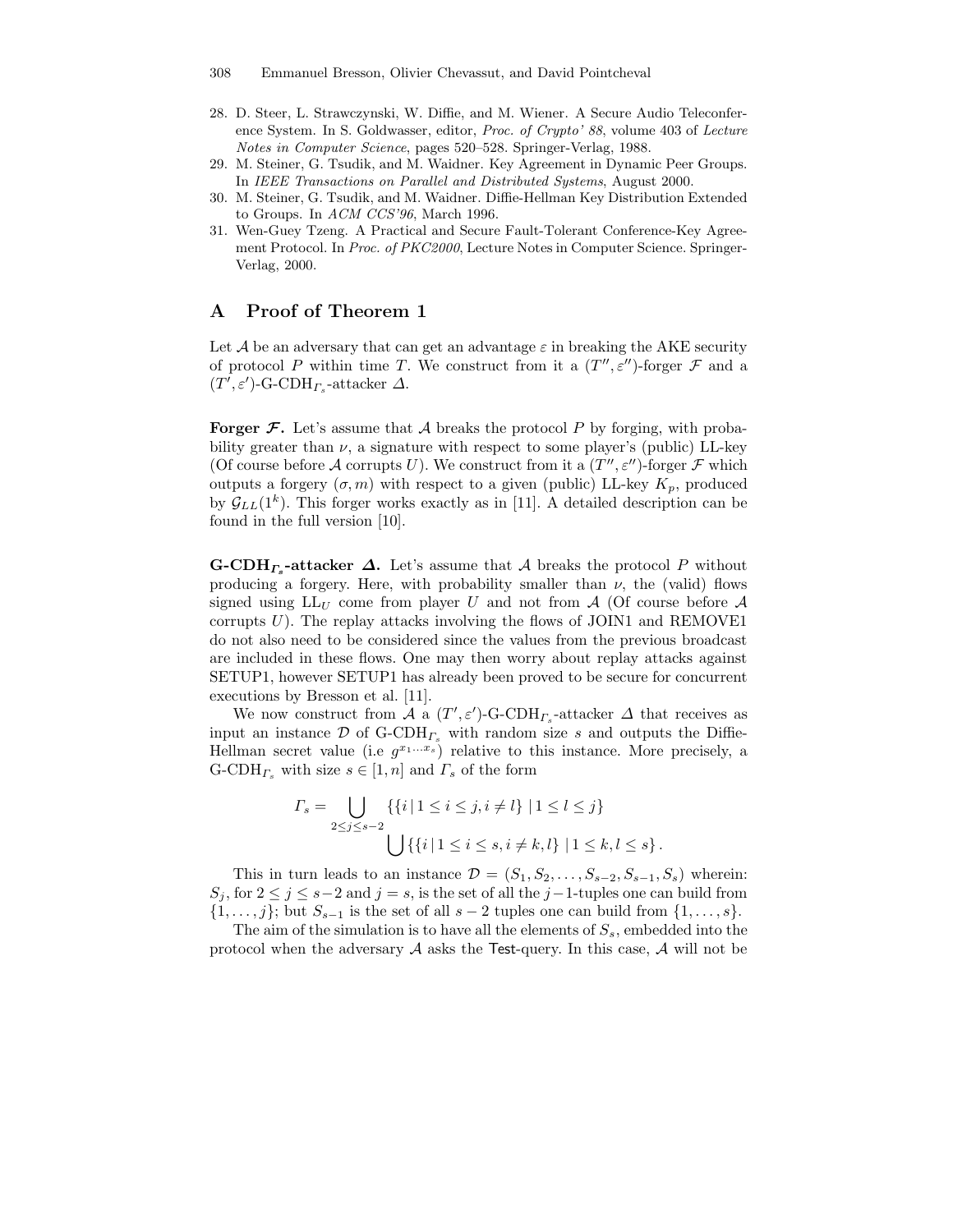able to get any information about the value sk of the session key without having previously queried the random hash oracle  $H$  on the Diffie-Hellman secret value  $g^{x_1...x_s}$ . Thus, to break the security of P the adversary A would have to have asked a query of the form  $\mathcal{H}(\mathcal{I}, Fl_{last}, g^{x_1...x_s})$  which as a consequence will be in the list of queries asked to  $H$ .

To reach this aim  $\Delta$  has to guess several values:  $c_0$ ,  $\mathcal{I}_0$  and  $i_0$ . We now describe what these values are used for and we will return to the formal simulation later on.

 $\Delta$  first picks at random in [1, Q] the number of operations  $c_0$  that will occur before A asks the Test-query and embeds the elements of  $S<sub>s</sub>$  into the operation that will occur at  $c_0$ . However  $\Delta$  can not embed all the elements of  $S_s$  at  $c_0$  since, contrary to SETUP1, in JOIN1 and REMOVE1 the players are not all added to the group at  $c_0$ .  $\Delta$  rather embeds the elements from  $S_1$  to  $S_s$  in the order the players are added to the group<sup>3</sup> but only for the players that will belong to the group at  $c_0$ . Thus,  $\Delta$  also chooses at random s index-values  $u_1$  through  $u_s$  in [1, n] that it hopes will make up the group membership at  $c_0$ .

 $\Delta$  also needs to cope with protocol executions wherein the players  $u_i, 1 \leq$  $i \leq s$ , are repeatedely added and removed from the group in order to have several times before reaching  $c_0$  the group membership be  $\mathcal{I}_0$ . If, in effect,  $\Delta$ embeds all the elements of  $S<sub>s</sub>$  into the protocol execution the first time the group membership is  $\mathcal{I}_0$ ,  $\Delta$  is neither able to compute the Diffie-Hellman secret value involved nor the session key value sk needed to answer to the Reveal-query.

To be able to answer,  $\Delta$  does not in fact embed  $S_s$  into the broadcast flow of the operation which updates the group membership to be  $\mathcal{I}_0$  but embeds truly random values.  $\Delta$  guesses the player  $u_{i_0}$  from  $\mathcal{I}_0$  who will embed  $S_s$  into the broadcast flow of the operation that occurs at  $c_0^4$  but generates a truly random exponent and uses it to embed truly random values for the operations that occur before  $c_0$  and after  $c_0$ . The index  $i_0$  is set as follows. If the  $c_0$ -th operation is JOIN1 then  $i_0$  is the last joining player's index, otherwise  $i_0$  is the group controller's index max $(\mathcal{I}_0)$ .

We now show that the above simulation and the random self-reducibility of G-CDH allows  $\Delta$  to answer all the queries until  $\mathcal A$  asks the Test-query at  $c_0$ . Since  $\Delta$  embeds elements of  $S_i$  when a player  $u_i$  from  $\mathcal{I}_0$  (except  $u_{i_0}$ ) is added to the group and  $\Delta$  does not remove it when  $u_i$  leaves, each protocol flow consists of a random self-reduction on one line (line 0, i.e.  $S_0$  down to line  $s - 1$ , i.e.  $s_{-1}$ ) of the basic trigon. The trigon is illustrated on Figure 4. Thus,  $\Delta$  can derivate the value sk of the session key from one of the values in the line below (line 1, i.e.  $S_1$  up to line s, i.e.  $S_s$ ).

However,  $\Delta$  also needs to be able to answer to all queries after  $c_0$  and more specifically the Reveal-queries. To this aim,  $\Delta$  has to un-embed the element  $S_s$ from the protocol and do it in the operation that occurs at  $c_0 + 1$ . However

<sup>&</sup>lt;sup>3</sup> More precisely,  $\Delta$  keeps in some variable  $\mathcal T$  the order of arrival for the players in  $\mathcal I_0$ , in order to know which elements of the trigon have to be used for each player. The variable  $T$  is reset whenever a Setup occurs.

 $^4$   $\varDelta$  may also embed a self-reduced element generated from  $S_s$  into the broadcast flow.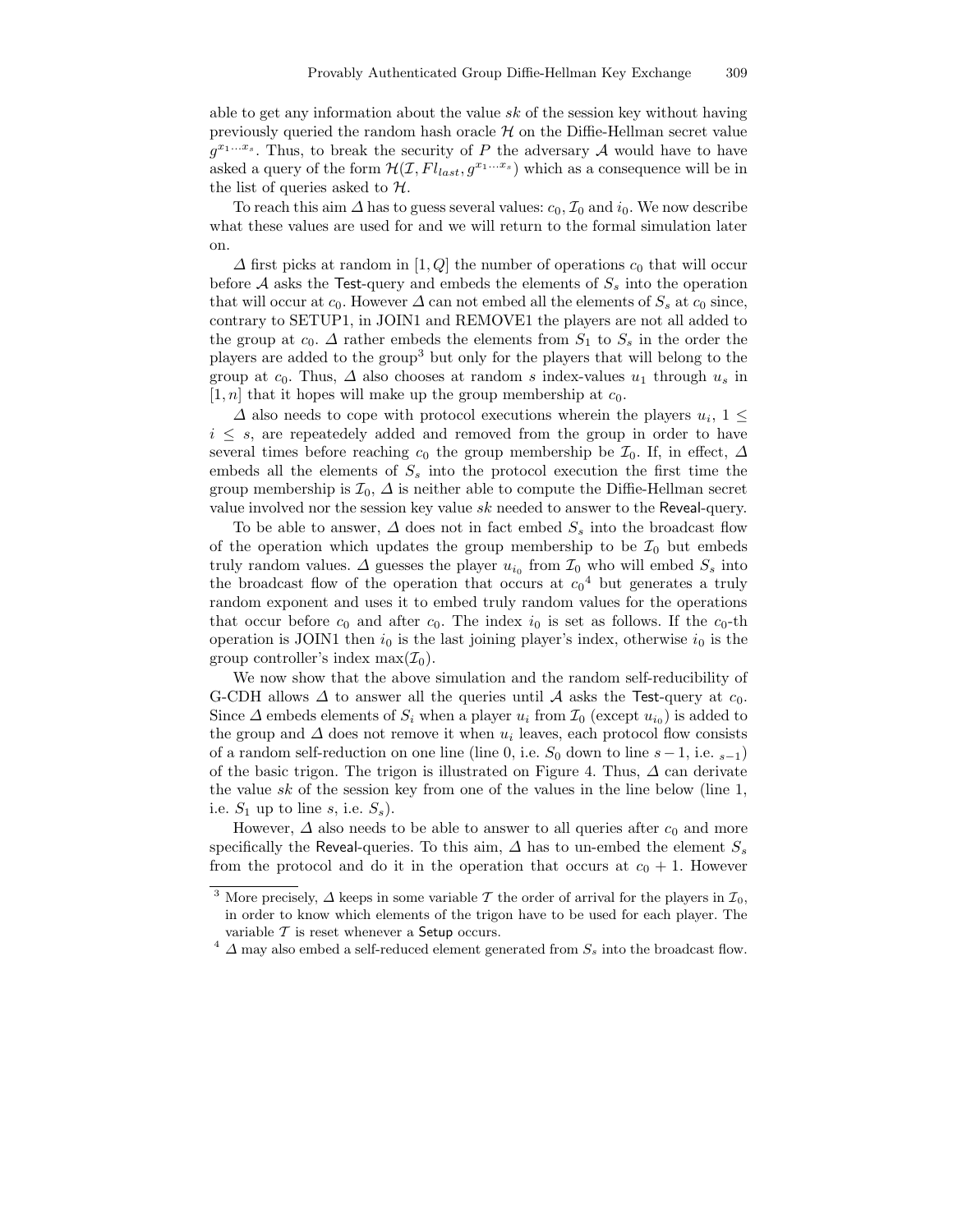depending on the operation that occurs at  $c_0 + 1$ ,  $\Delta$  may not be able to do it for player  $u_{i_0}$ . This is the reason why the line  $S_{s-1}$  has to contain all the possible  $(s - 2)$ -tuples: extension of the basic trigon illustrated on Figure 4. For the operations that will occur after  $c_0 + 1$ ,  $\Delta$  uses truly random exponents for all the players including those in  $\mathcal{I}_0$ . Thus, after  $c_0 + 1$  all the protocol flows involve elements in  $S_{s-1}$  and  $S_s$  only.

This brief description completes the proof. The full behavior of the simulator is on Figure 5, with example on Figure 6. The probability analyses can be found in the full paper [10].

| Setup $(\mathcal{J})$  | Reset $\mathcal T$ to 0                                                                                |  |  |  |
|------------------------|--------------------------------------------------------------------------------------------------------|--|--|--|
|                        | Increment $c$                                                                                          |  |  |  |
|                        | Update $\mathcal{I} \leftarrow \mathcal{J}$                                                            |  |  |  |
|                        | $u \leftarrow \min(\mathcal{J})$                                                                       |  |  |  |
|                        | • $c < c_0 : u \in \mathcal{I}_0, u \neq i_0 \Rightarrow$ simulate using RSR according to T            |  |  |  |
|                        | • $c = c_0 : \mathcal{J} \neq \mathcal{I}_0 \Rightarrow$ output "Fail"                                 |  |  |  |
|                        | $\mathcal{J} = \mathcal{I}_0, u = i_0 \Rightarrow$ simulate using RSR according to T                   |  |  |  |
|                        | Else proceed as in P using $r_u \stackrel{R}{\leftarrow} \mathbb{Z}_q^*$                               |  |  |  |
| $Join(\mathcal{J})$    | Increment $c$                                                                                          |  |  |  |
|                        | $u \leftarrow \max(\mathcal{I})$                                                                       |  |  |  |
|                        | Update $\mathcal{I} \leftarrow \mathcal{I} \cup \mathcal{J}$                                           |  |  |  |
|                        | • $c < c_0 : u \in \mathcal{I}_0, u \neq i_0$ simulate using RSR according to T                        |  |  |  |
|                        | • $c = c_0 : \mathcal{I} \neq \mathcal{I}_0 \vee \max(\mathcal{J}) \neq i_0 \Rightarrow$ output "Fail" |  |  |  |
|                        | $\mathcal{I} = \mathcal{I}_0 \Rightarrow$ simulate using RSR according to $\mathcal{T}$                |  |  |  |
|                        | Else proceed as in P using $r_u \stackrel{R}{\leftarrow} \mathbb{Z}_q^*$                               |  |  |  |
| Remove $(\mathcal{J})$ | Increment $c$                                                                                          |  |  |  |
|                        | Update $\mathcal{I} \leftarrow \mathcal{I} \backslash \mathcal{J}$                                     |  |  |  |
|                        | $u \leftarrow \max(\mathcal{I})$                                                                       |  |  |  |
|                        | • $c < c_0 : u \in \mathcal{I}_0, u \neq i_0$ simulate using RSR according to T                        |  |  |  |
|                        | • $c = c_0 : \mathcal{I} \neq \mathcal{I}_0 \Rightarrow$ output "Fail"                                 |  |  |  |
|                        | $\mathcal{I}=\mathcal{I}_0\Rightarrow$ simulate using RSR according to $\mathcal{T}$                   |  |  |  |
|                        | Else proceed as in P using $r_u \stackrel{R}{\leftarrow} \mathbb{Z}_q^*$                               |  |  |  |
| $\mathsf{Send}(U_i,m)$ | • $c < c_0 : i \in \mathcal{I}_0, i \neq i_0 \Rightarrow$ simulate using RSR according to T            |  |  |  |
|                        | • $c = c_0 : i \in \mathcal{I}_0 \Rightarrow$ simulate using RSR according to T                        |  |  |  |
|                        | Else proceed as in P using $r_i \stackrel{R}{\leftarrow} \mathbb{Z}_q^*$                               |  |  |  |

Fig. 5. Game<sup>ake</sup> $(A, P)$ . The multicast group is *I*. The Test-query is "guessed" to be made: after  $c_0$  operations, the multicast group is  $\mathcal{I}_0$ , and the last joining player is  $U_{i_0}$ . In the variable  $\mathcal{T}, \Delta$  store which exponents of instance  $\mathcal{D}$  have been injected in the game so far. RSR holds for random self-reducibility.